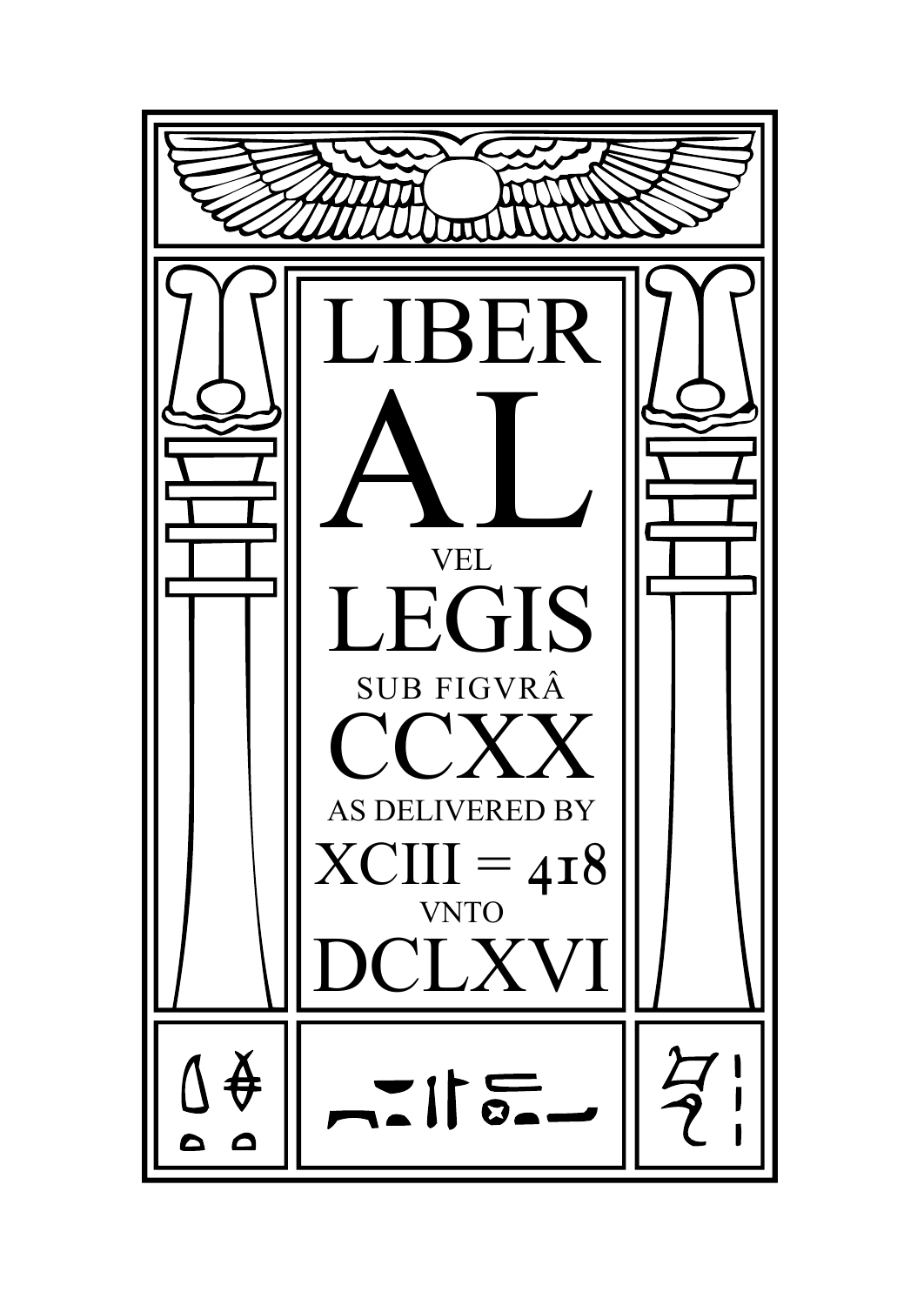

A∴A∴ Publication in Class A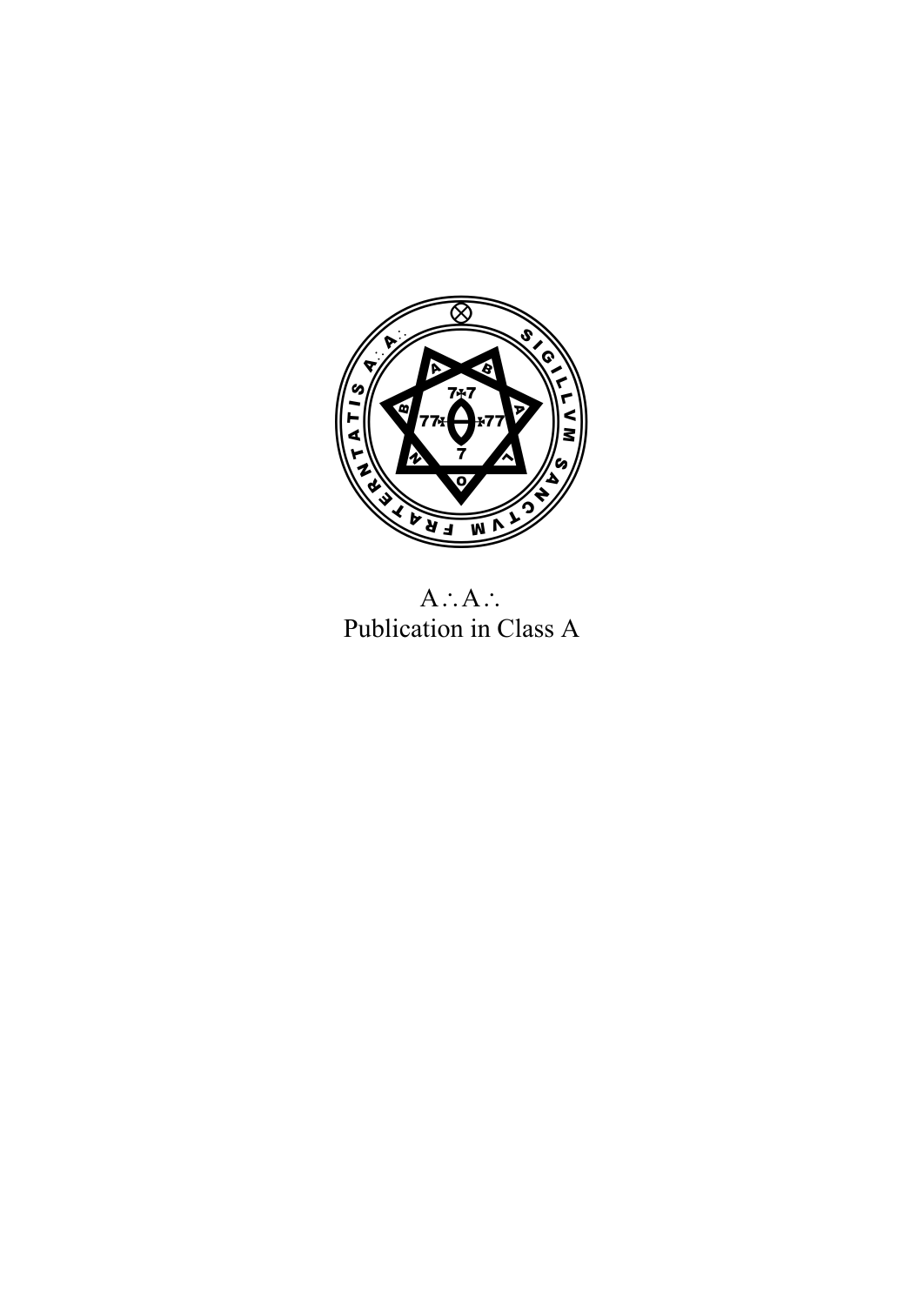- 1. Had! The manifestation of Nuit.
- 2. The unveiling of the company of heaven.
- 3. Every man and every woman is a star.
- 4. Every number is infinite; there is no difference.

5. Help me, o warrior lord of Thebes, in my unveiling before the Children of men!

6. Be thou Hadit, my secret centre, my heart & my tongue!

7. Behold! it is revealed by Aiwass the minister of Hoor-paar-kraat.

8. The Khabs is in the Khu, not the Khu in the Khabs.

9. Worship then the Khabs, and behold my light shed over you!

10. Let my servants be few & secret: they shall rule the many & the known.

11. These are fools that men adore; both their Gods  $\&$ their men are fools.

12. Come forth, o children, under the stars, & take your fill of love!

13. I am above you and in you. My ecstasy is in yours. My joy is to see your joy.

1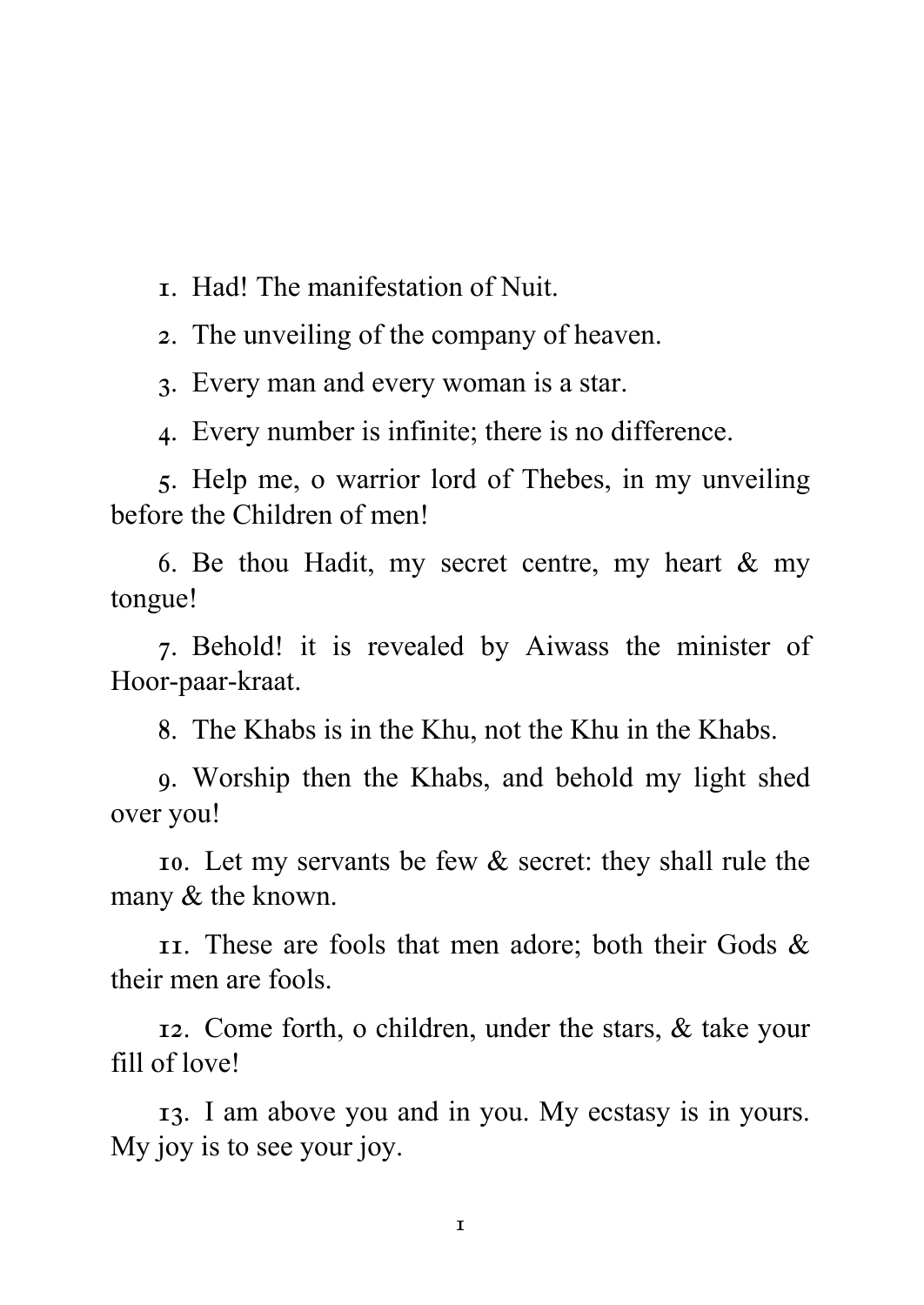14. Above, the gemmed azure is The naked splendour of Nuit; She bends in ecstasy to kiss The secret ardours of Hadit. The winged globe, the starry blue, Are mine, O Ankh-af-na-khonsu!

15. Now ye shall know that the chosen priest & apostle of infinite space is the prince-priest the Beast; and in his woman called the Scarlet Woman is all power given. They shall gather my children into their fold: they shall bring the glory of the stars into the hearts of men.

16. For he is ever a sun, and she a moon. But to him is the winged secret flame, and to her the stooping starlight.

17. But ye are not so chosen.

18. Burn upon their brows, o splendrous serpent!

19. O azure-lidded woman, bend upon them!

20. The key of the rituals is in the secret word which I have given unto him.

21. With the God & the Adorer I am nothing: they do not see me. They are as upon the earth; I am Heaven, and there is no other God than me, and my lord Hadit.

22. Now, therefore, I am known to ye by my name Nuit, and to him by a secret name which I will give him when at last he knoweth me. Since I am Infinite Space, and the Infinite Stars thereof, do ye also thus. Bind nothing! Let there be no difference made among you between any one thing & any other thing; for thereby there cometh hurt.

23. But whoso availeth in this, let him be the chief of all!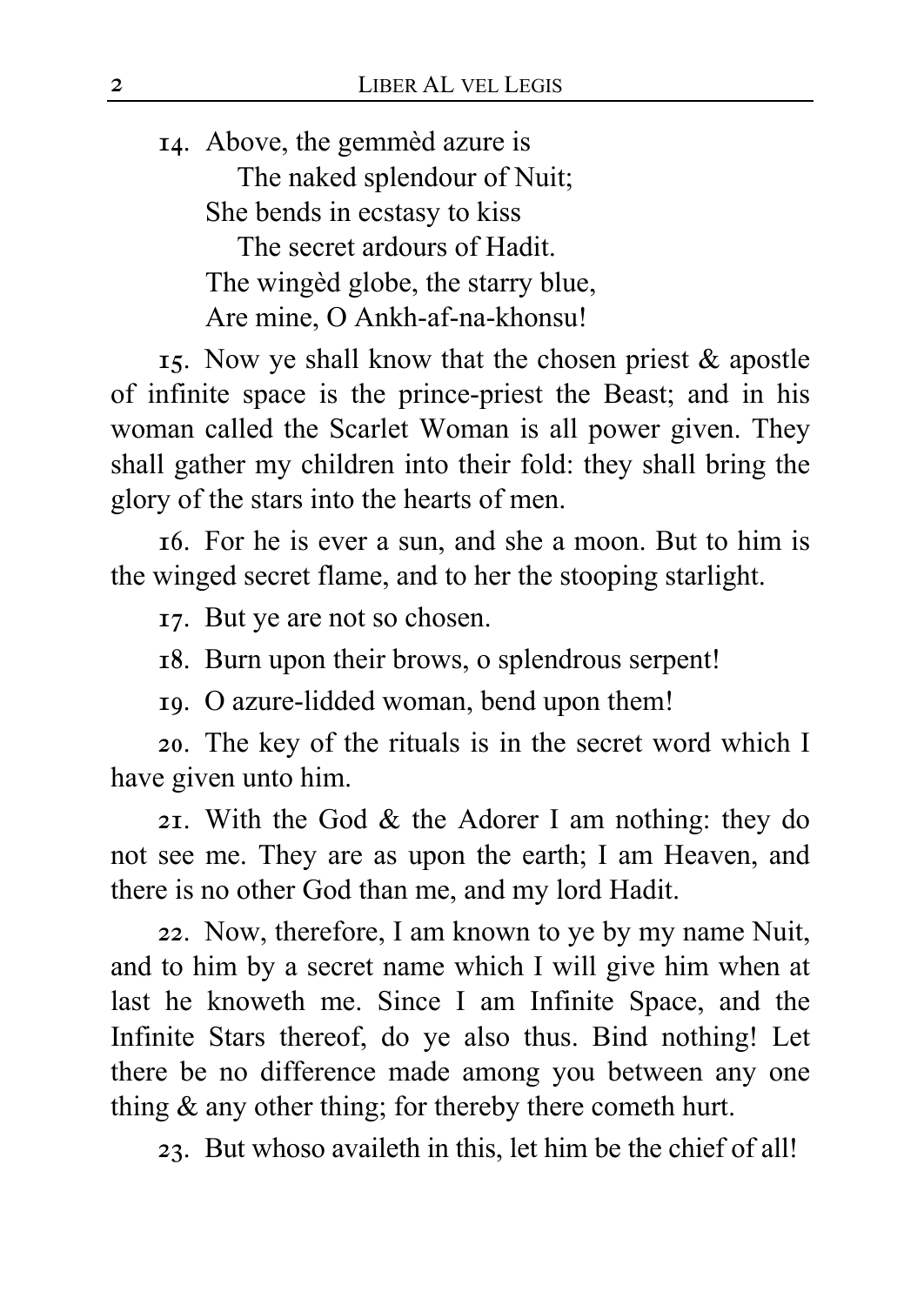24. I am Nuit, and my word is six and fifty.

25. Divide, add, multiply, and understand.

26. Then saith the prophet and slave of the beauteous one: Who am I, and what shall be the sign? So she answered him, bending down, a lambent flame of blue, all-touching, all penetrant, her lovely hands upon the black earth, & her lithe body arched for love, and her soft feet not hurting the little flowers: Thou knowest! And the sign shall be my ecstasy, the consciousness of the continuity of existence, the omnipresence of my body.

27. Then the priest answered & said unto the Queen of Space, kissing her lovely brows, and the dew of her light bathing his whole body in a sweet-smelling perfume of sweat: O Nuit, continuous one of Heaven, let it be ever thus; that men speak not of Thee as One but as None; and let them speak not of thee at all, since thou art continuous!

28. None, breathed the light, faint & faery, of the stars, and two.

29. For I am divided for love's sake, for the chance of union.

30. This is the creation of the world, that the pain of division is as nothing, and the joy of dissolution all.

31. For these fools of men and their woes care not thou at all! They feel little; what is, is balanced by weak joys; but ye are my chosen ones.

32. Obey my prophet! follow out the ordeals of my knowledge! seek me only! Then the joys of my love will redeem ye from all pain. This is so: I swear it by the vault of my body; by my sacred heart and tongue; by all I can give, by all I desire of ye all.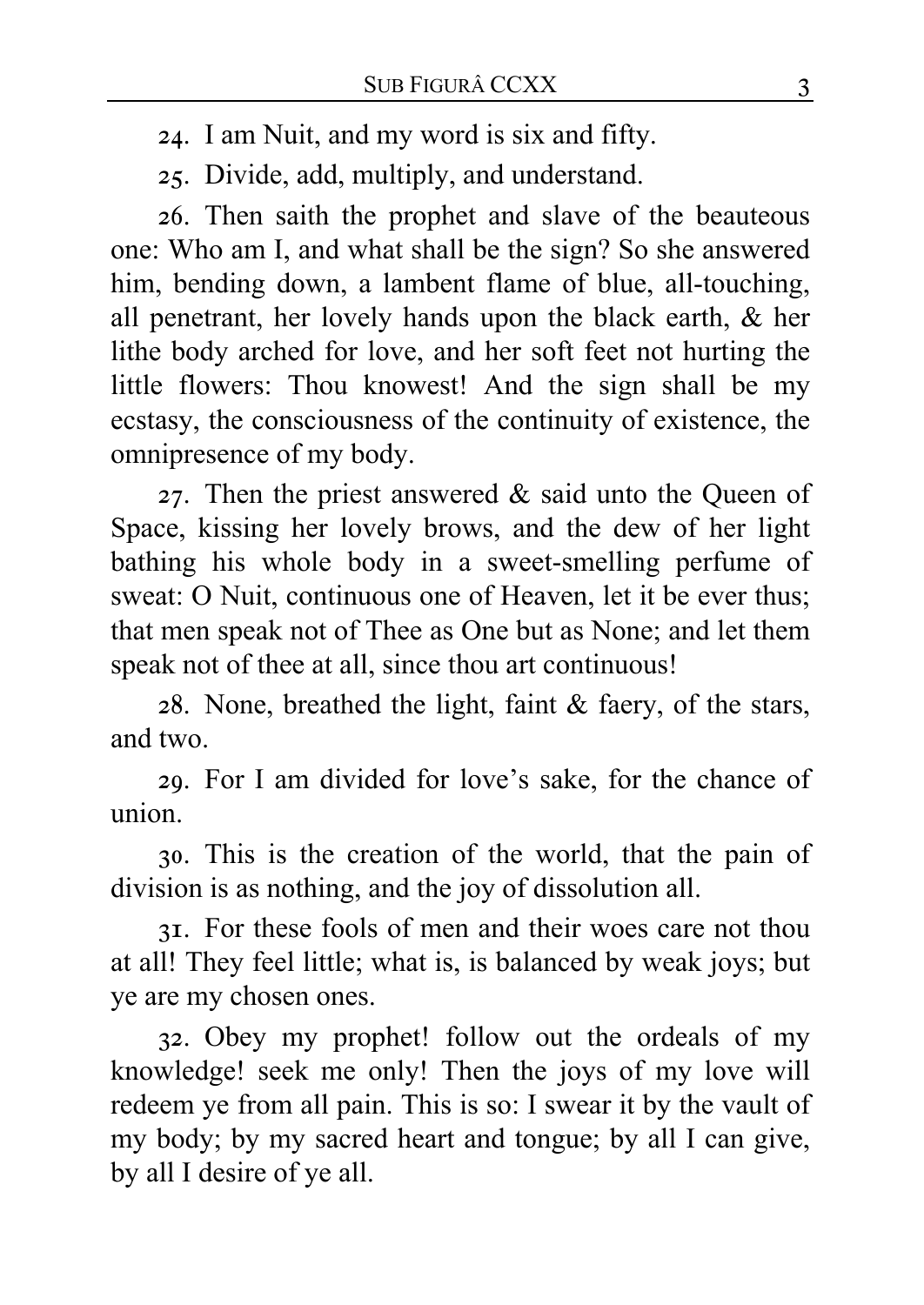33. Then the priest fell into a deep trance or swoon, & said unto the Queen of Heaven; Write unto us the ordeals; write unto us the rituals; write unto us the law!

34. But she said: the ordeals I write not: the rituals shall be half known and half concealed: the Law is for all.

35. This that thou writest is the threefold book of Law.

36. My scribe Ankh-af-na-khonsu, the priest of the princes, shall not in one letter change this book; but lest there be folly, he shall comment thereupon by the wisdom of Ra-Hoor-Khu-it.

37. Also the mantras and spells; the obeah and the wanga; the work of the wand and the work of the sword; these he shall learn and teach.

38. He must teach; but he may make severe the ordeals.

39. The word of the Law is θελημα.

40. Who calls us Thelemites will do no wrong, if he look but close into the word. For there are therein Three Grades, the Hermit, and the Lover, and the man of Earth. Do what thou wilt shall be the whole of the Law.

41. The word of Sin is Restriction. O man! refuse not thy wife, if she will! O lover, if thou wilt, depart! There is no bond that can unite the divided but love: all else is a curse. Accurséd! Accurséd be it to the <u>recons!</u> Hell.

42. Let it be that state of manyhood bound and loathing. So with thy all; thou hast no right but to do thy will.

43. Do that, and no other shall say nay.

44. For pure will, unassuaged of purpose, delivered from the lust of result, is every way perfect.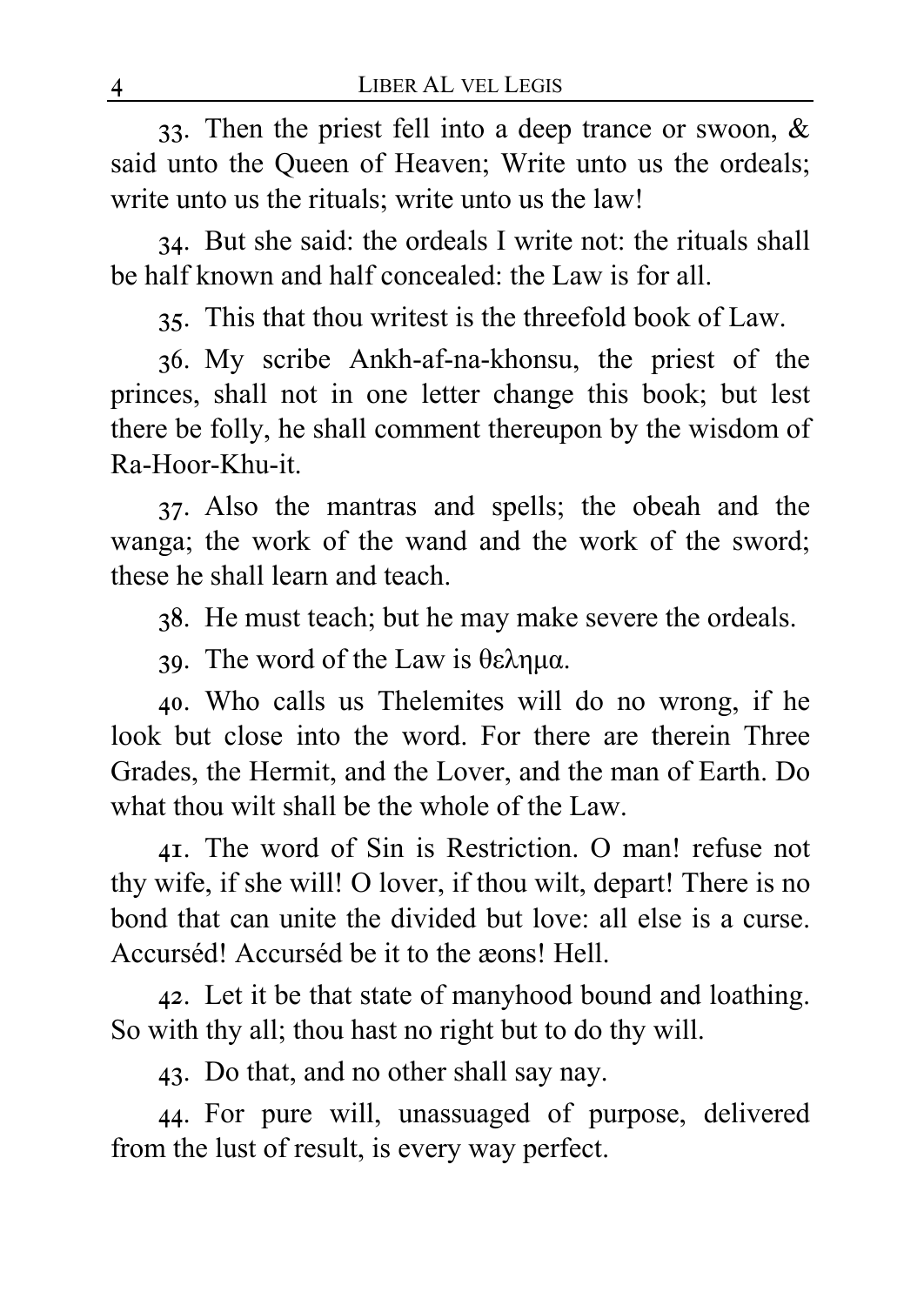45. The Perfect and the Perfect are one Perfect and not two; nay, are none!

46. Nothing is a secret key of this law. Sixty-one the Jews call it; I call it eight, eighty, four hundred & eighteen.

47. But they have the half: unite by thine art so that all disappear.

48. My prophet is a fool with his one, one, one; are they not the Ox, and none by the Book?

49. Abrogate are all rituals, all ordeals, all words and signs. Ra-Hoor-Khuit hath taken his seat in the East at the Equinox of the Gods; and let Asar be with Isa, who also are one. But they are not of me. Let Asar be the adorant, Isa the sufferer; Hoor in his secret name and splendour is the Lord initiating.

50. There is a word to say about the Hierophantic task. Behold! there are three ordeals in one, and it may be given in three ways. The gross must pass through fire; let the fine be tried in intellect, and the lofty chosen ones in the highest. Thus ye have star  $\&$  star, system  $\&$  system; let not one know well the other!

51. There are four gates to one palace; the floor of that palace is of silver and gold; lapis lazuli & jasper are there; and all rare scents; jasmine & rose, and the emblems of death. Let him enter in turn or at once the four gates; let him stand on the floor of the palace. Will he not sink? Amn. Ho! warrior, if thy servant sink? But there are means and means. Be goodly therefore: dress ye all in fine apparel; eat rich foods and drink sweet wines and wines that foam! Also, take your fill and will of love as ye will, when, where and with whom ye will! But always unto me.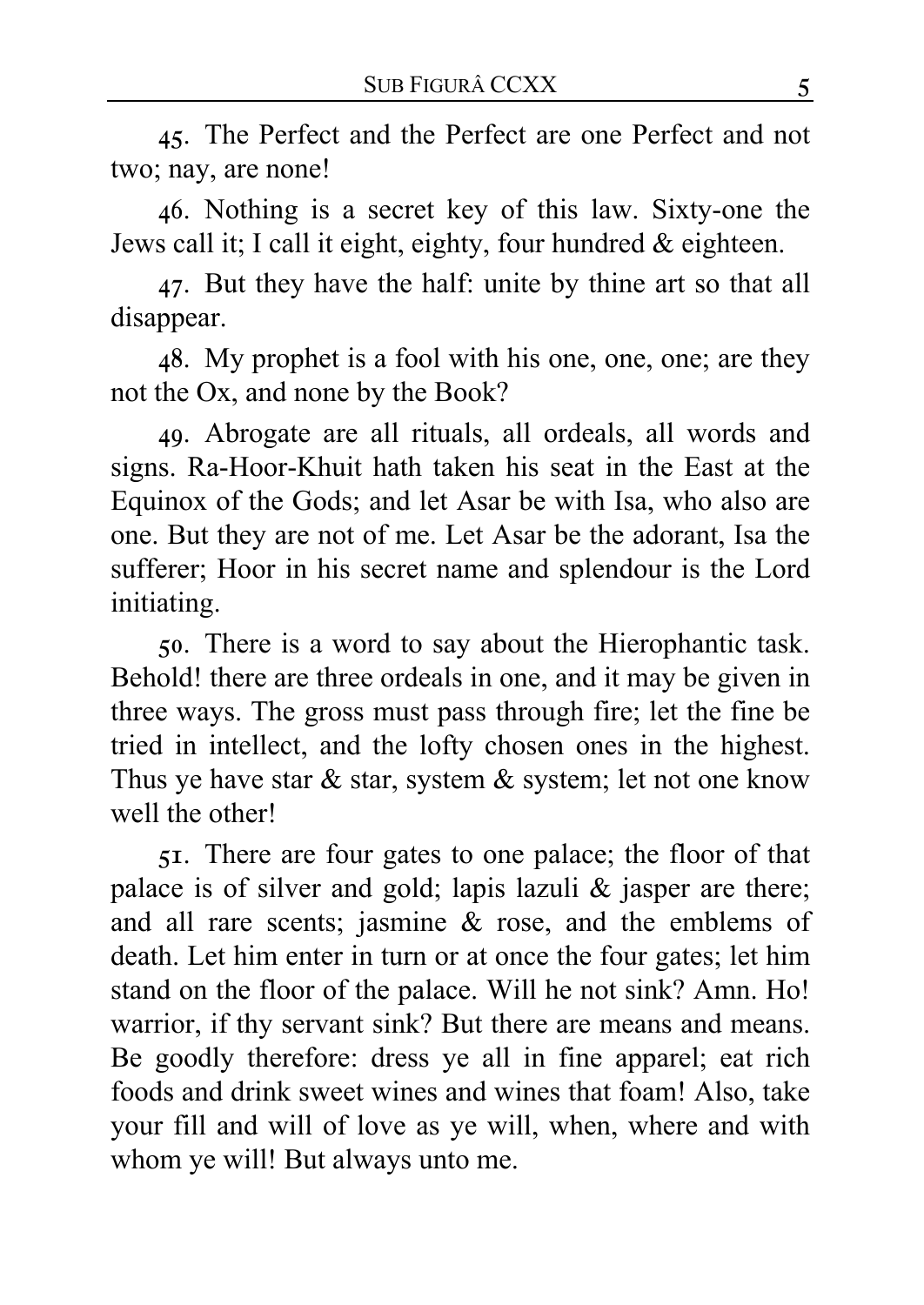52. If this be not aright; if ye confound the space-marks, saying: They are one; or saying, They are many; if the ritual be not ever unto me: then expect the direful judgements of Ra Hoor Khuit!

53. This shall regenerate the world, the little world my sister, my heart & my tongue, unto whom I send this kiss. Also, o scribe and prophet, though thou be of the princes, it shall not assuage thee nor absolve thee. But ecstasy be thine and joy of earth: ever To me! To me!

54. Change not as much as the style of a letter; for behold! thou, o prophet, shalt not behold all these mysteries hidden therein.

55. The child of thy bowels, *he* shall behold them.

56. Expect him not from the East, nor from the West; for from no expected house cometh that child. Aum! All words are sacred and all prophets true; save only that they understand a little; solve the first half of the equation, leave the second unattacked. But thou hast all in the clear light, and some, though not all, in the dark.

57. Invoke me under my stars! Love is the law, love under will. Nor let the fools mistake love; for there are love and love. There is the dove, and there is the serpent. Choose ye well! He, my prophet, hath chosen, knowing the law of the fortress, and the great mystery of the House of God.

All these old letters of my Book are aright; but  $\ddot{\mathbf{x}}$  is not the Star. This also is secret: my prophet shall reveal it to the wise.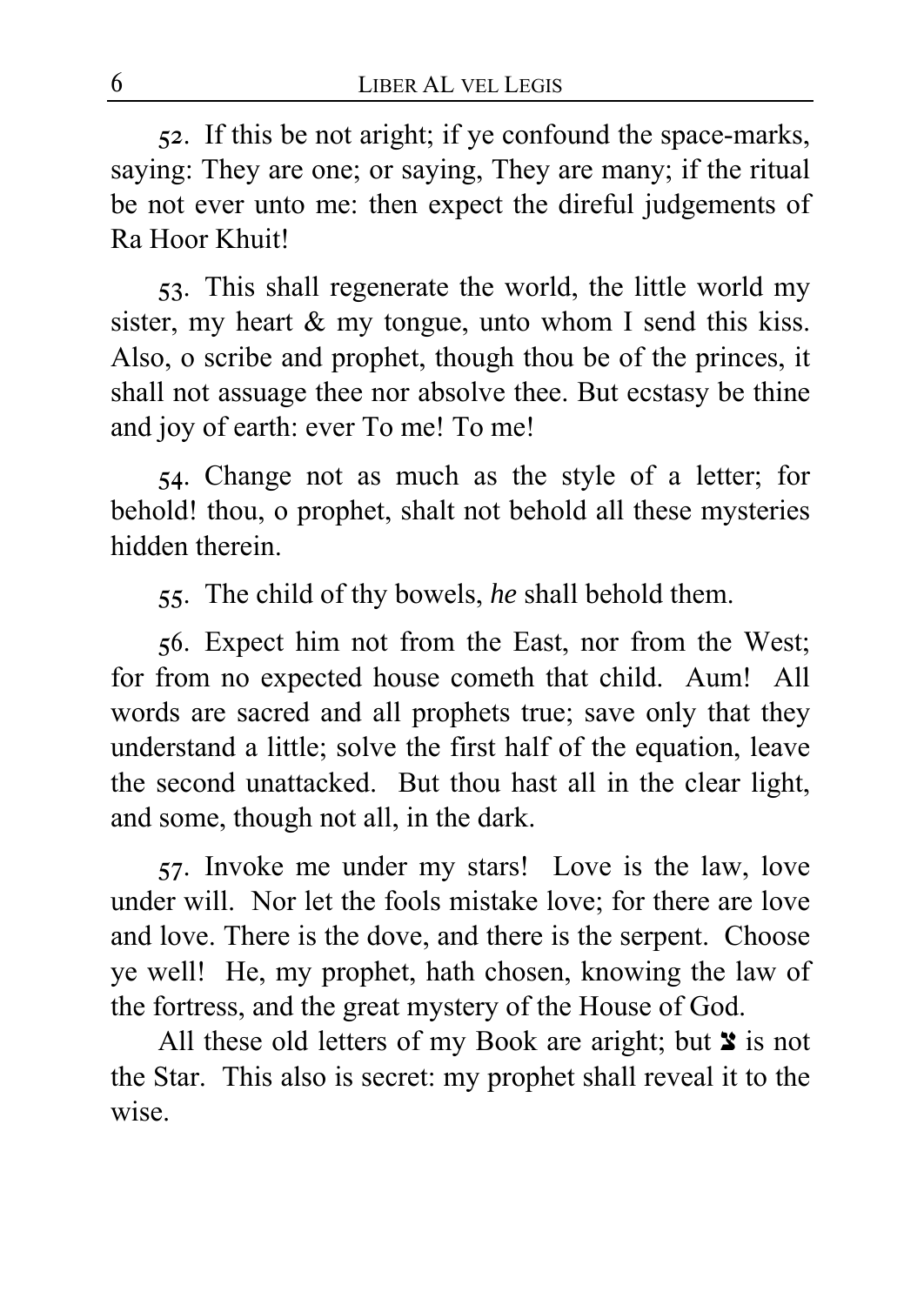58. I give unimaginable joys on earth: certainty, not faith, while in life, upon death; peace unutterable, rest, ecstasy; nor do I demand aught in sacrifice.

59. My incense is of resinous woods  $\&$  gums; and there is no blood therein: because of my hair the trees of Eternity.

60. My number is 11, as all their numbers who are of us. The Five Pointed Star, with a Circle in the Middle, & the circle is Red. My colour is black to the blind, but the blue & gold are seen of the seeing. Also I have a secret glory for them that love me.

61. But to love me is better than all things: if under the night-stars in the desert thou presently burnest mine incense before me, invoking me with a pure heart, and the Serpent flame therein, thou shalt come a little to lie in my bosom. For one kiss wilt thou then be willing to give all; but whoso gives one particle of dust shall lose all in that hour. Ye shall gather goods and store of women and spices; ye shall wear rich jewels; ye shall exceed the nations of the earth in splendour & pride; but always in the love of me, and so shall ye come to my joy. I charge you earnestly to come before me in a single robe, and covered with a rich headdress. I love you! I yearn to you! Pale or purple, veiled or voluptuous, I who am all pleasure and purple, and drunkenness of the innermost sense, desire you. Put on the wings, and arouse the coiled splendour within you: come unto me!

62. At all my meetings with you shall the priestess say—and her eyes shall burn with desire as she stands bare and rejoicing in my secret temple—To me! To me! calling forth the flame of the hearts of all in her love-chant.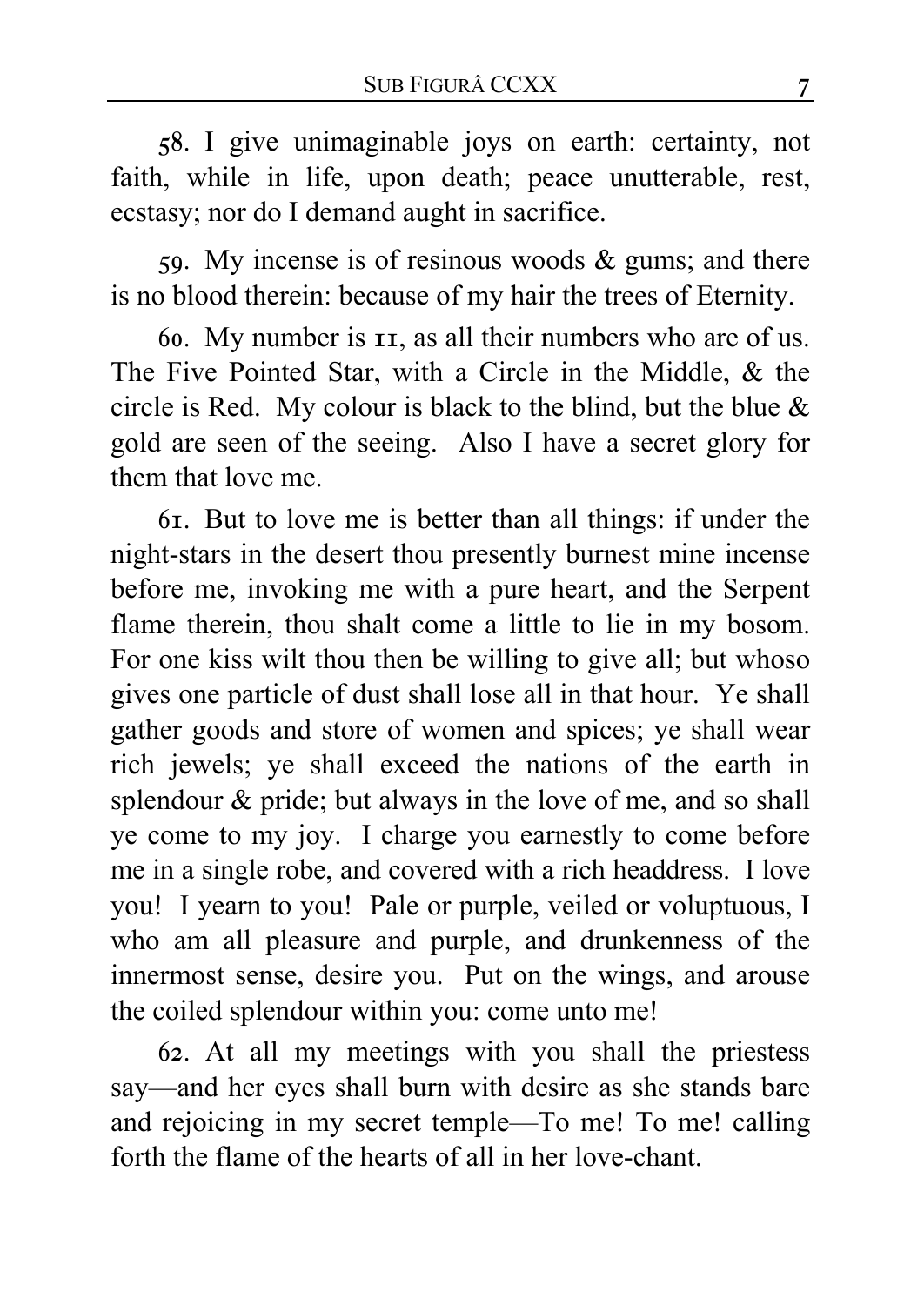63. Sing the rapturous love-song unto me! Burn to me perfumes! Wear to me jewels! Drink to me, for I love you! I love you!

64. I am the blue-lidded daughter of Sunset; I am the naked brilliance of the voluptuous night-sky.

65. To me! To me!

66. The Manifestation of Nuit is at an end.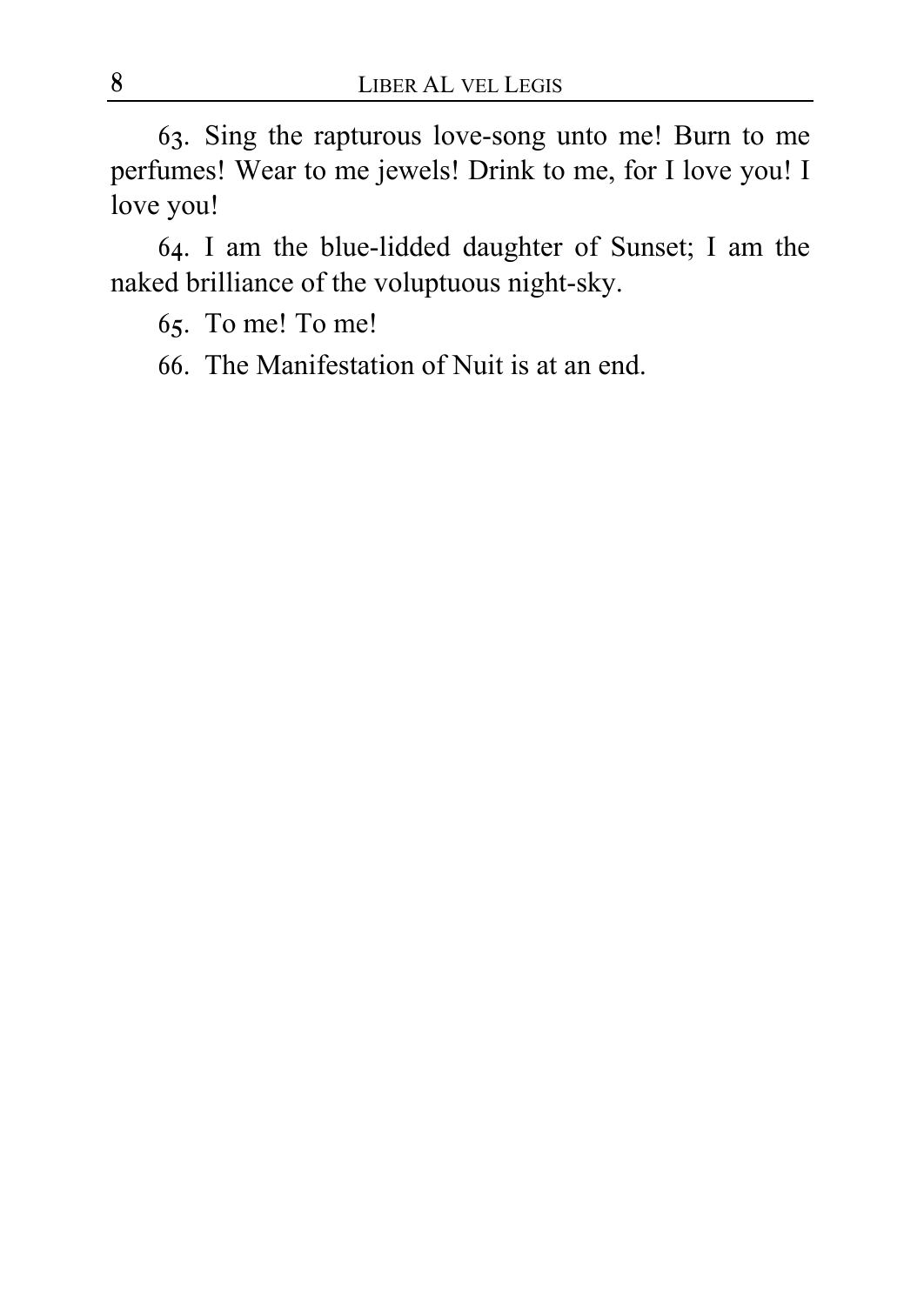1. Nu! the hiding of Hadit.

2. Come! all ye, and learn the secret that hath not yet been revealed. I, Hadit, am the complement of Nu, my bride. I am not extended, and Khabs is the name of my House.

3. In the sphere I am everywhere the centre, as she, the circumference, is nowhere found.

4. Yet she shall be known & I never.

5. Behold! the rituals of the old time are black. Let the evil ones be cast away; let the good ones be purged by the prophet! Then shall this Knowledge go aright.

6. I am the flame that burns in every heart of man, and in the core of every star. I am Life, and the giver of Life, yet therefore is the knowledge of me the knowledge of death.

7. I am the Magician and the Exorcist. I am the axle of the wheel, and the cube in the circle. "Come unto me" is a foolish word: for it is I that go.

8. Who worshipped Heru-pa-kraath have worshipped me; ill, for I am the worshipper.

9. Remember all ye that existence is pure joy; that all the sorrows are but as shadows; they pass & are done; but there is that which remains.

10. O prophet! thou hast ill will to learn this writing.

11. I see thee hate the hand  $&$  the pen; but I am stronger.

12. Because of me in Thee which thou knewest not.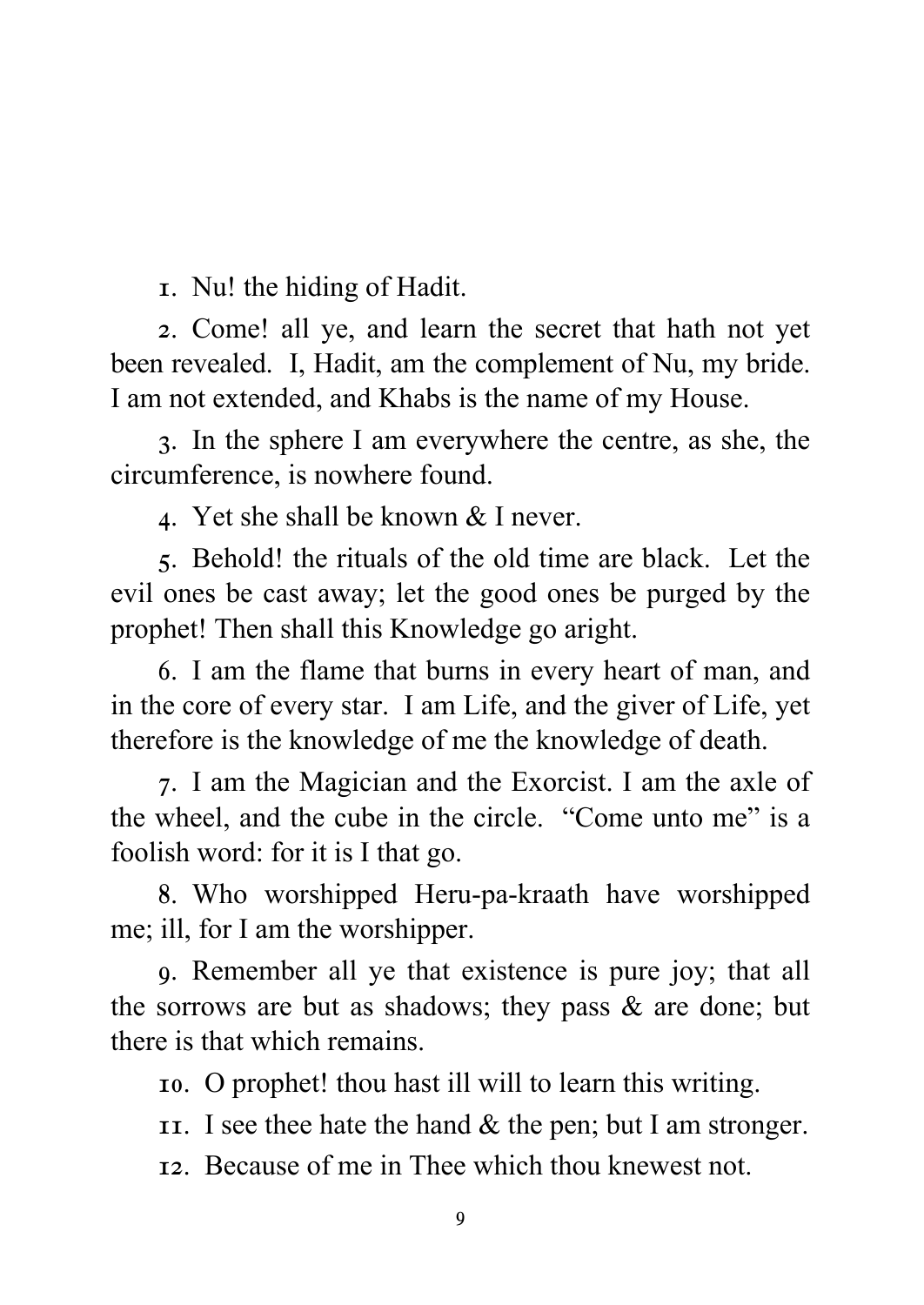13. for why? Because thou wast the knower, and me.

14. Now let there be a veiling of this shrine: now let the light devour men and eat them up with blindness!

15. For I am perfect, being Not; and my number is nine by the fools; but with the just I am eight, and one in eight: which is vital, for I am none indeed. The Empress and the King are not of me; for there is a further secret.

16. I am The Empress & the Hierophant. Thus eleven, as my bride is eleven.

17. Hear me, ye people of sighing!

The sorrows of pain and regret

Are left to the dead and the dying,

The folk that not know me as yet.

18. These are dead, these fellows; they feel not. We are not for the poor and sad: the lords of the earth are our kinsfolk.

19. Is God to live in a dog? No! but the highest are of us. They shall rejoice, our chosen; who sorroweth is not of us.

20. Beauty and strength, leaping laughter and delicious languor, force and fire, are of us.

21. We have nothing with the outcast and the unfit: let them die in their misery. For they feel not. Compassion is the vice of kings: stamp down the wretched  $\&$  the weak: this is the law of the strong: this is our law and the joy of the world. Think not, o king, upon that lie: That Thou Must Die: verily, thou shalt not die, but live. Now let it be understood: If the body of the King dissolve, he shall remain in pure ecstasy for ever. Nuit! Hadit! Ra-Hoor-Khuit! The Sun, Strength & Sight, Light; these are for the servants of the Star & the Snake.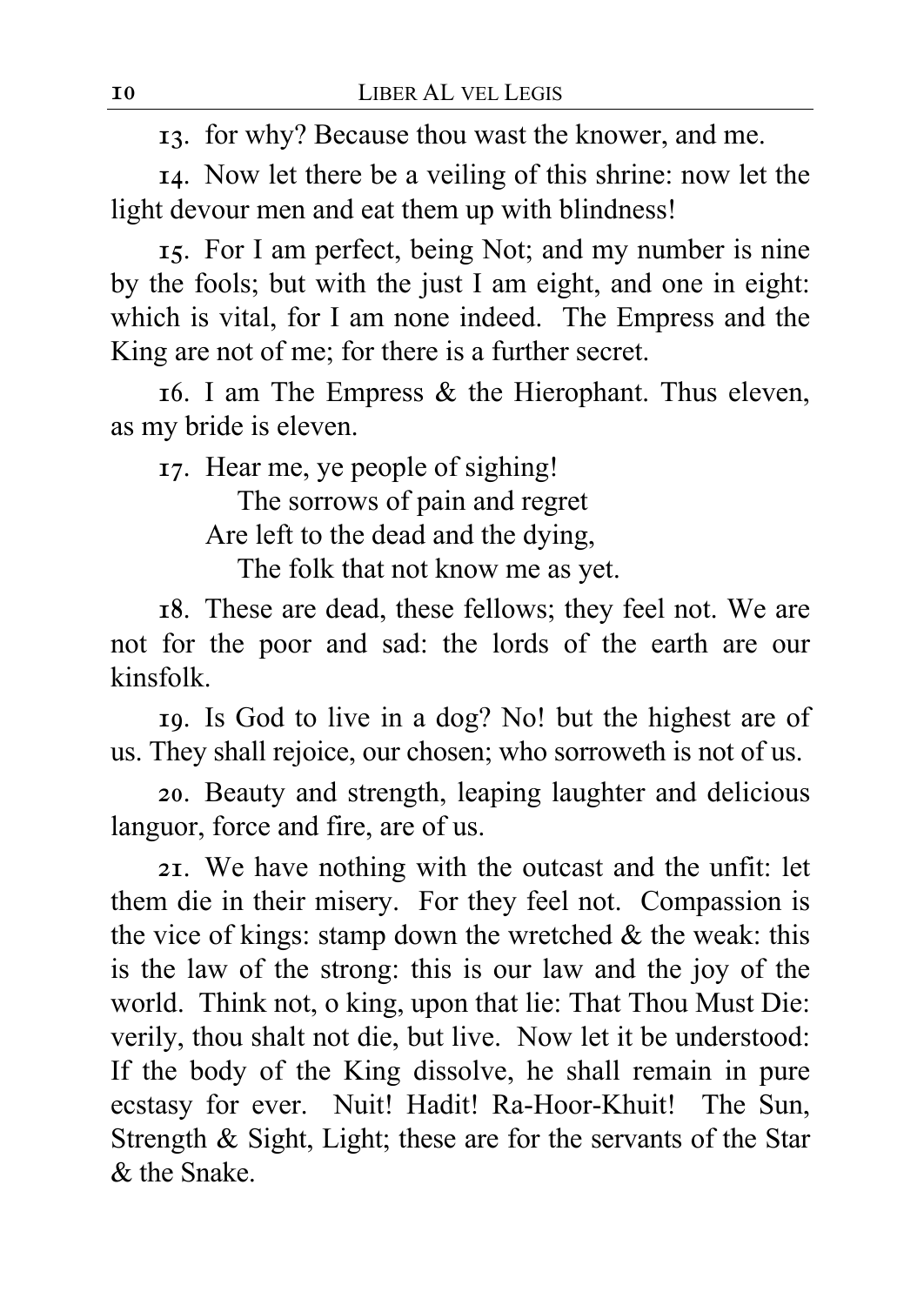22. I am the Snake that giveth Knowledge & Delight and bright glory, and stir the hearts of men with drunkenness. To worship me take wine and strange drugs whereof I will tell my prophet,  $\&$  be drunk thereof! They shall not harm ye at all. It is a lie, this folly against self. The exposure of innocence is a lie. Be strong, o man! lust, enjoy all things of sense and rapture: fear not that any God shall deny thee for this.

23. I am alone: there is no God where I am.

24. Behold! these be grave mysteries; for there are also of my friends who be hermits. Now, think not to find them in the forest or on the mountain; but in beds of purple, caressed by magnificent beasts of women with large limbs, and fire and light in their eyes, and masses of flaming hair about them; there shall ye find them. Ye shall see them at rule, at victorious armies, at all the joy; and there shall be in them a joy a million times greater than this. Beware, lest any force another, King against King! Love one another with burning hearts; on the low men trample in the fierce lust of your pride, in the day of your wrath.

25. Ye are against the people, O my chosen!

26. I am the secret Serpent coiled about to spring: in my coiling there is joy. If I lift up my head, I and my Nuit are one. If I droop down mine head, and shoot forth venom, then is rapture of the earth, and I and the earth are one.

27. There is great danger in me; for who doth not understand these runes shall make a great miss. He shall fall down into the pit called Because, and there he shall perish with the dogs of Reason.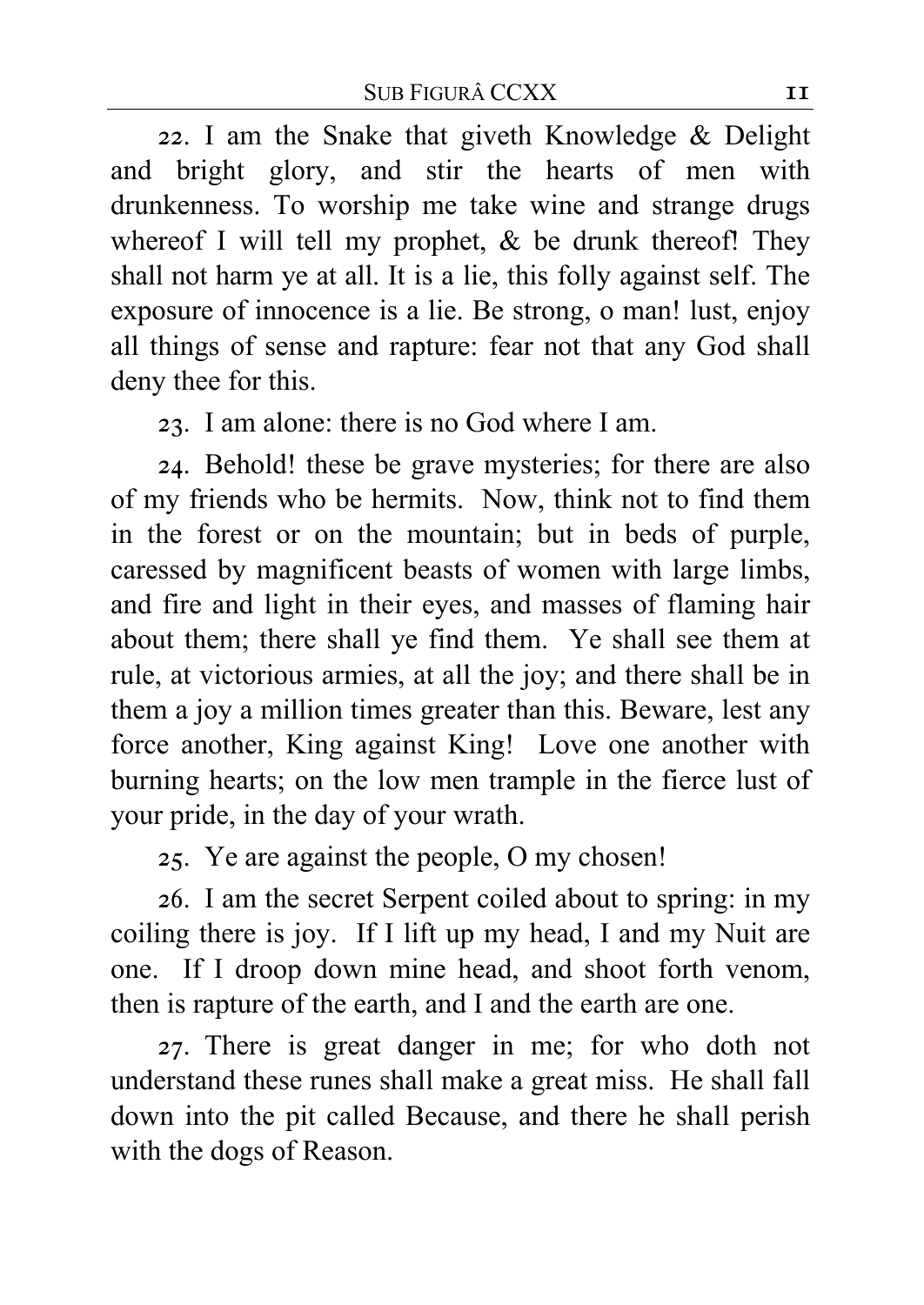28. Now a curse upon Because and his kin!

20. May Because be accursed for ever!

30. If Will stops and cries Why, invoking Because, then Will stops & does nought.

31. If Power asks why, then is Power weakness.

32. Also reason is a lie; for there is a factor infinite & unknown; & all their words are skew-wise.

33. Enough of Because! Be he damned for a dog!

34. But ye, o my people, rise up & awake!

35. Let the rituals be rightly performed with joy & beauty!

36. There are rituals of the elements and feasts of the times.

37. A feast for the first night of the Prophet and his Bride!

38. A feast for the three days of the writing of the Book of the Law.

 $39.$  A feast for Tahuti and the child of the Prophet secret, O Prophet!

40. A feast for the Supreme Ritual, and a feast for the Equinox of the Gods.

41. A feast for fire and a feast for water; a feast for life and a greater feast for death!

42. A feast every day in your hearts in the joy of my rapture!

43. A feast every night unto Nu, and the pleasure of uttermost delight!

44. Aye! feast! rejoice! there is no dread hereafter. There is the dissolution, and eternal ecstasy in the kisses of Nu.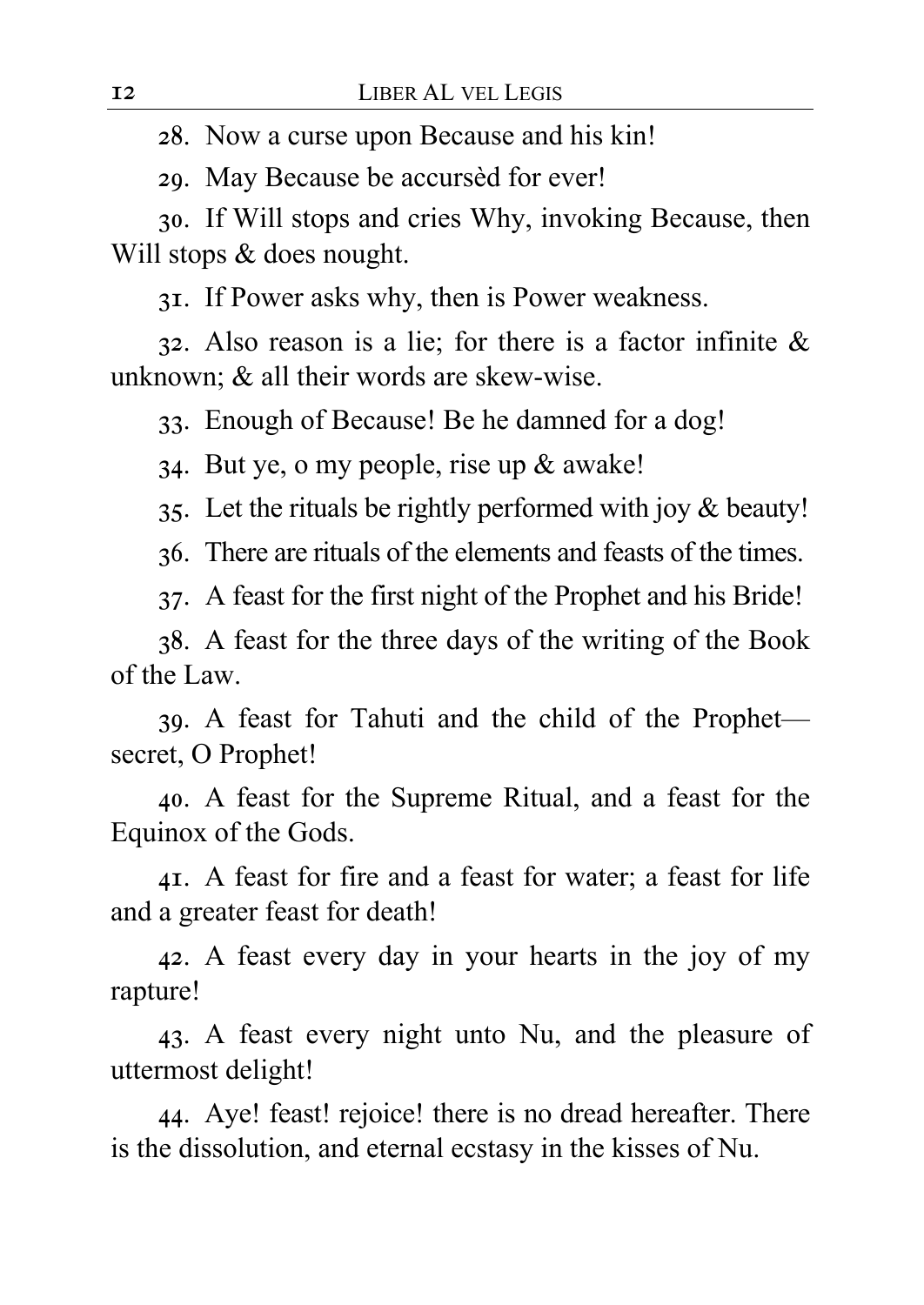45. There is death for the dogs.

46. Dost thou fail? Art thou sorry? Is fear in thine heart?

47. Where I am these are not.

48. Pity not the fallen! I never knew them. I am not for them. I console not: I hate the consoled & the consoler.

49. I am unique & conqueror. I am not of the slaves that perish. Be they damned and dead! Amen. (This is of the 4: there is a fifth who is invisible, & therein am I as a babe in an egg.)

50. Blue am I and gold in the light of my bride: but the red gleam is in my eyes; & my spangles are purple & green.

51. Purple beyond purple: it is the light higher than eyesight.

52. There is a veil: that veil is black. It is the veil of the modest woman; it is the veil of sorrow, & the pall of death: this is none of me. Tear down that lying spectre of the centuries: veil not your vices in virtuous words: these vices are my service; ye do well, & I will reward you here and hereafter.

53. Fear not, o prophet, when these words are said, thou shalt not be sorry. Thou art emphatically my chosen; and blessed are the eyes that thou shalt look upon with gladness. But I will hide thee in a mask of sorrow: they that see thee shall fear thou art fallen: but I lift thee up.

54. Nor shall they who cry aloud their folly that thou meanest nought avail; thou shalt reveal it: thou availest: they are the slaves of because: They are not of me. The stops as thou wilt; the letters? change them not in style or value!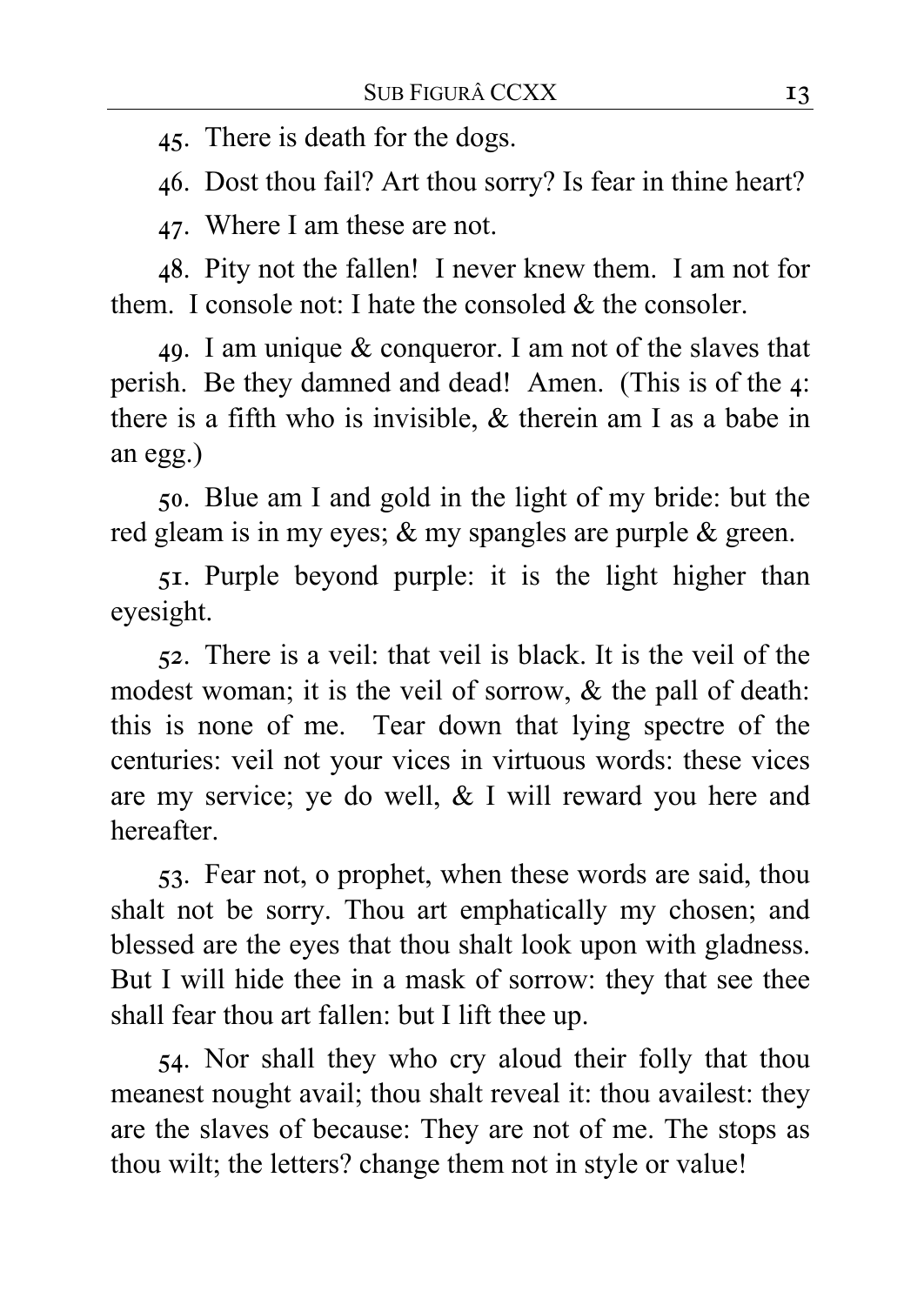55. Thou shalt obtain the order & value of the English Alphabet; thou shalt find new symbols to attribute them unto.

56. Begone! ye mockers; even though ye laugh in my honour ye shall laugh not long: then when ye are sad know that I have forsaken you.

57. He that is righteous shall be righteous still; he that is filthy shall be filthy still.

58. Yea! deem not of change: ye shall be as ye are, & not other. Therefore the kings of the earth shall be Kings for ever: the slaves shall serve. There is none that shall be cast down or lifted up: all is ever as it was. Yet there are masked ones my servants: it may be that yonder beggar is a King. A King may choose his garment as he will: there is no certain test: but a beggar cannot hide his poverty.

59. Beware therefore! Love all, lest perchance is a King concealed! Say you so? Fool! If he be a King, thou canst not hurt him.

60. Therefore strike hard  $&$  low, and to hell with them, master!

61. There is a light before thine eyes, o prophet, a light undesired, most desirable.

62. I am uplifted in thine heart; and the kisses of the stars rain hard upon thy body.

63. Thou art exhaust in the voluptuous fullness of the inspiration; the expiration is sweeter than death, more rapid and laughterful than a caress of Hell's own worm.

64. Oh! thou art overcome: we are upon thee; our delight is all over thee: hail! hail: prophet of Nu! prophet of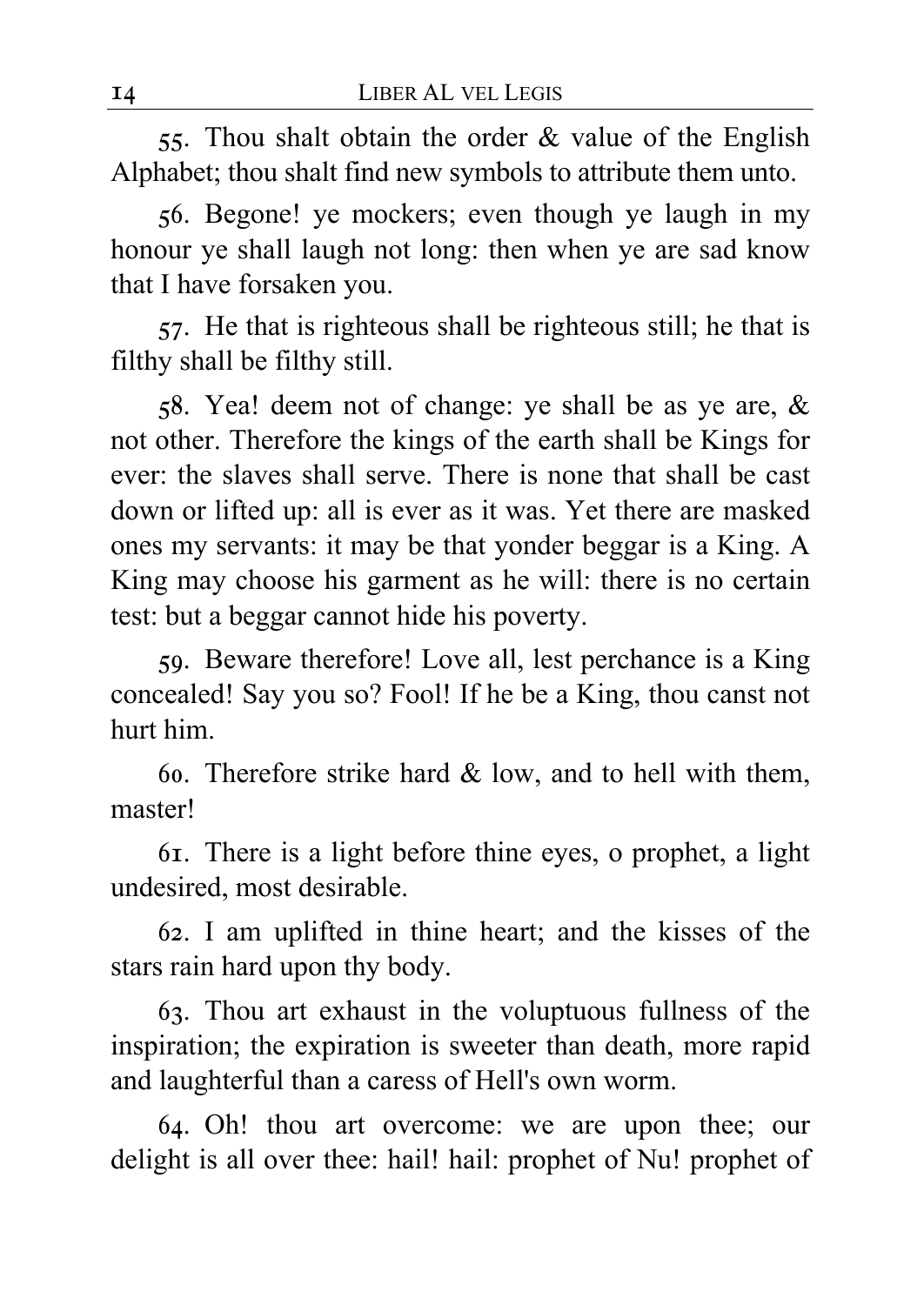Had! prophet of Ra-Hoor-Khu! Now rejoice! now come in our splendour & rapture! Come in our passionate peace, & write sweet words for the Kings!

65. I am the Master: thou art the Holy Chosen One.

66. Write, & find ecstasy in writing! Work, & be our bed in working! Thrill with the joy of life & death! Ah! thy death shall be lovely: whoso seeth it shall be glad. Thy death shall be the seal of the promise of our agelong love. Come! lift up thine heart & rejoice! We are one; we are none.

67. Hold! Hold! Bear up in thy rapture; fall not in swoon of the excellent kisses!

68. Harder! Hold up thyself! Lift thine head! breathe not so deep—die!

69. Ah! Ah! What do I feel? Is the word exhausted?

70. There is help & hope in other spells. Wisdom says: be strong! Then canst thou bear more joy. Be not animal; refine thy rapture! If thou drink, drink by the eight and ninety rules of art: if thou love, exceed by delicacy; and if thou do aught joyous, let there be subtlety therein!

71. But exceed! exceed!

72. Strive ever to more! and if thou art truly mine—and doubt it not, an if thou art ever joyous!—death is the crown of all.

73. Ah! Ah! Death! Death! thou shalt long for death. Death is forbidden, o man, unto thee.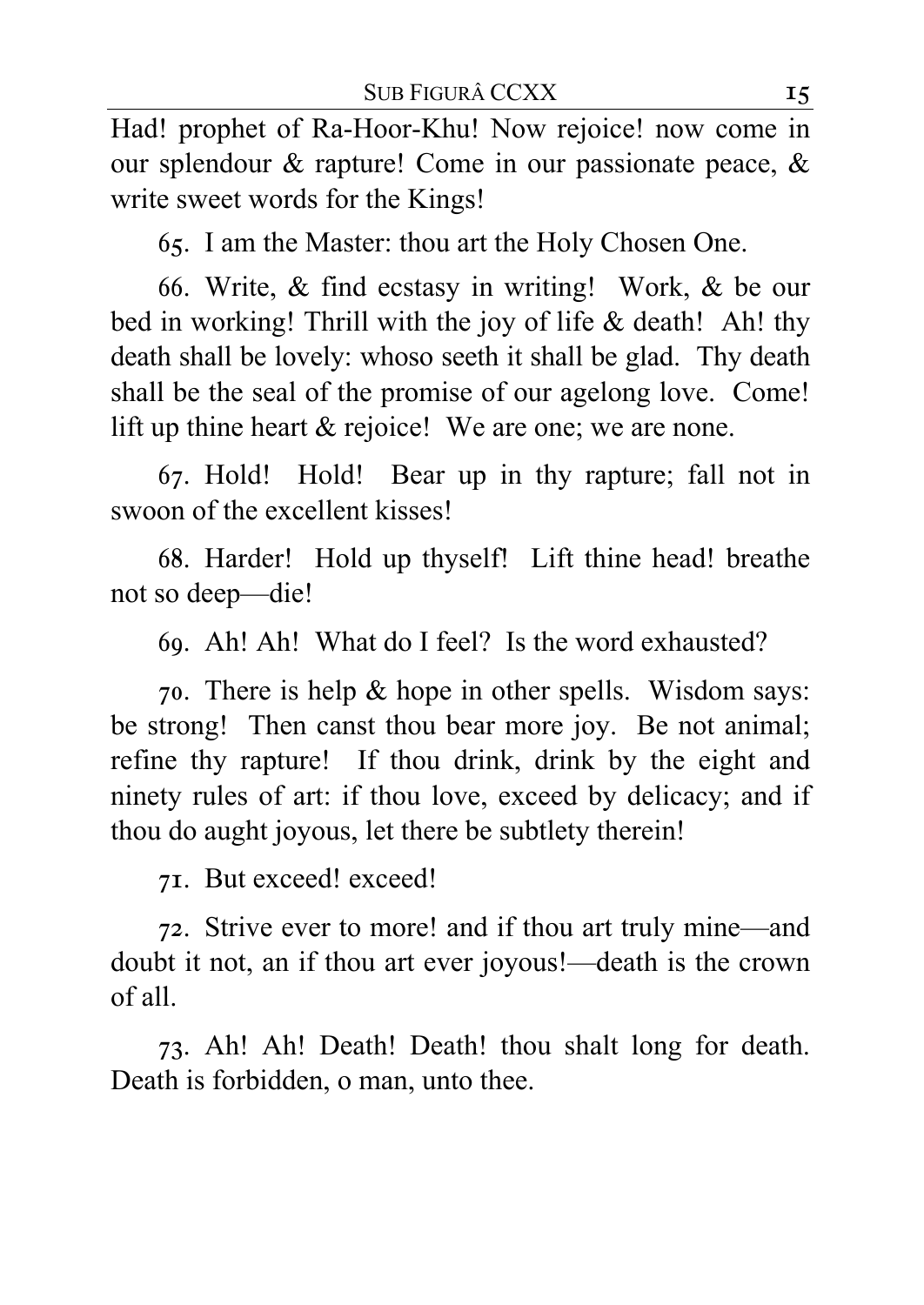74. The length of thy longing shall be the strength of its glory. He that lives long & desires death much is ever the King among the Kings.

75. Aye! listen to the numbers & the words:

76. 4 6 3 8 A B K 2 4 A L G M O R 3 Y X 24 89 R P S T O V A L. What meaneth this, o prophet? Thou knowest not; nor shalt thou know ever. There cometh one to follow thee: he shall expound it. But remember, o chosen one, to be me; to follow the love of Nu in the star-lit heaven; to look forth upon men, to tell them this glad word.

77. O be thou proud and mighty among men!

78. Lift up thyself! for there is none like unto thee among men or among Gods! Lift up thyself, o my prophet, thy stature shall surpass the stars. They shall worship thy name, foursquare, mystic, wonderful, the number of the man; and the name of thy house 418.

79. The end of the hiding of Hadit; and blessing & worship to the prophet of the lovely Star!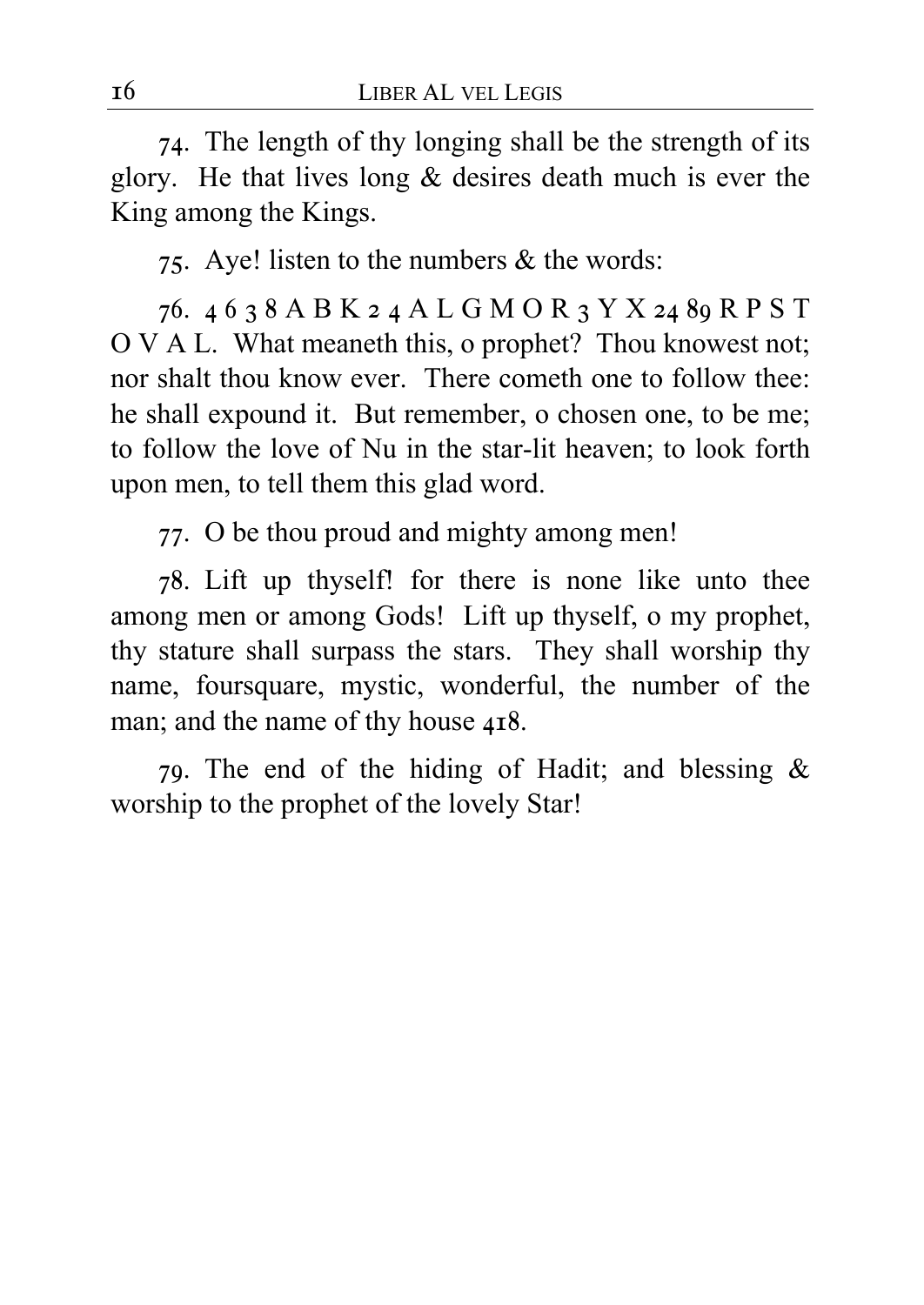1. Abrahadabra; the reward of Ra Hoor Khut.

2. There is division hither homeward; there is a word not known. Spelling is defunct; all is not aught. Beware! Hold! Raise the spell of Ra-Hoor-Khuit!

3. Now let it be first understood that I am a god of War and of Vengeance. I shall deal hardly with them.

4. Choose ye an island!

5. Fortify it!

6. Dung it about with enginery of war!

7. I will give you a war-engine.

8. With it ye shall smite the peoples; and none shall stand before you.

9. Lurk! Withdraw! Upon them! this is the Law of the Battle of Conquest: thus shall my worship be about my secret house.

10. Get the stÈlÈ of revealing itself; set it in thy secret temple—and that temple is already aright disposed— $\&$  it shall be your Kiblah for ever. It shall not fade, but miraculous colour shall come back to it day after day. Close it in locked glass for a proof to the world.

11. This shall be your only proof. I forbid argument. Conquer! That is enough. I will make easy to you the abstruction from the ill-ordered house in the Victorious City.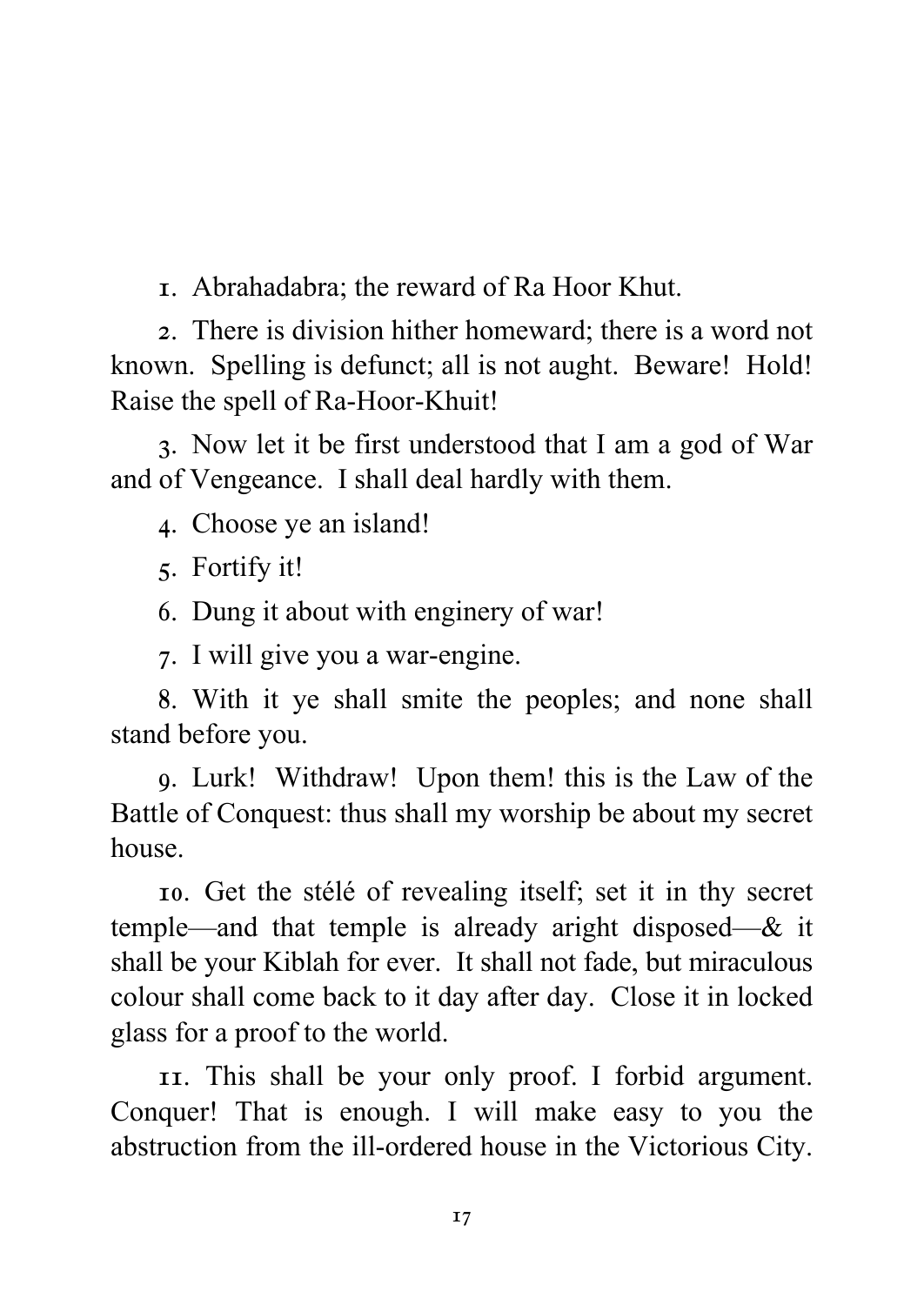Thou shalt thyself convey it with worship, o prophet, though thou likest it not. Thou shalt have danger & trouble. Ra-Hoor-Khu is with thee. Worship me with fire & blood; worship me with swords & with spears. Let the woman be girt with a sword before me: let blood flow to my name. Trample down the Heathen; be upon them, o warrior, I will give you of their flesh to eat!

12. Sacrifice cattle, little and big: after a child.

13. But not now.

14. Ye shall see that hour, o blessed Beast, and thou the Scarlet Concubine of his desire!

15. Ye shall be sad thereof.

16. Deem not too eagerly to catch the promises; fear not to undergo the curses. Ye, even ye, know not this meaning all.

17. Fear not at all; fear neither men nor Fates, nor gods, nor anything. Money fear not, nor laughter of the folk folly, nor any other power in heaven or upon the earth or under the earth. Nu is your refuge as Hadit your light; and I am the strength, force, vigour, of your arms.

18. Mercy let be off: damn them who pity! Kill and torture; spare not; be upon them!

19. That stÈlÈ they shall call the Abomination of Desolation; count well its name,  $\&$  it shall be to you as  $718$ .

20. Why? Because of the fall of Because, that he is not there again.

21. Set up my image in the East: thou shalt buy thee an image which I will show thee, especial, not unlike the one thou knowest. And it shall be suddenly easy for thee to do this.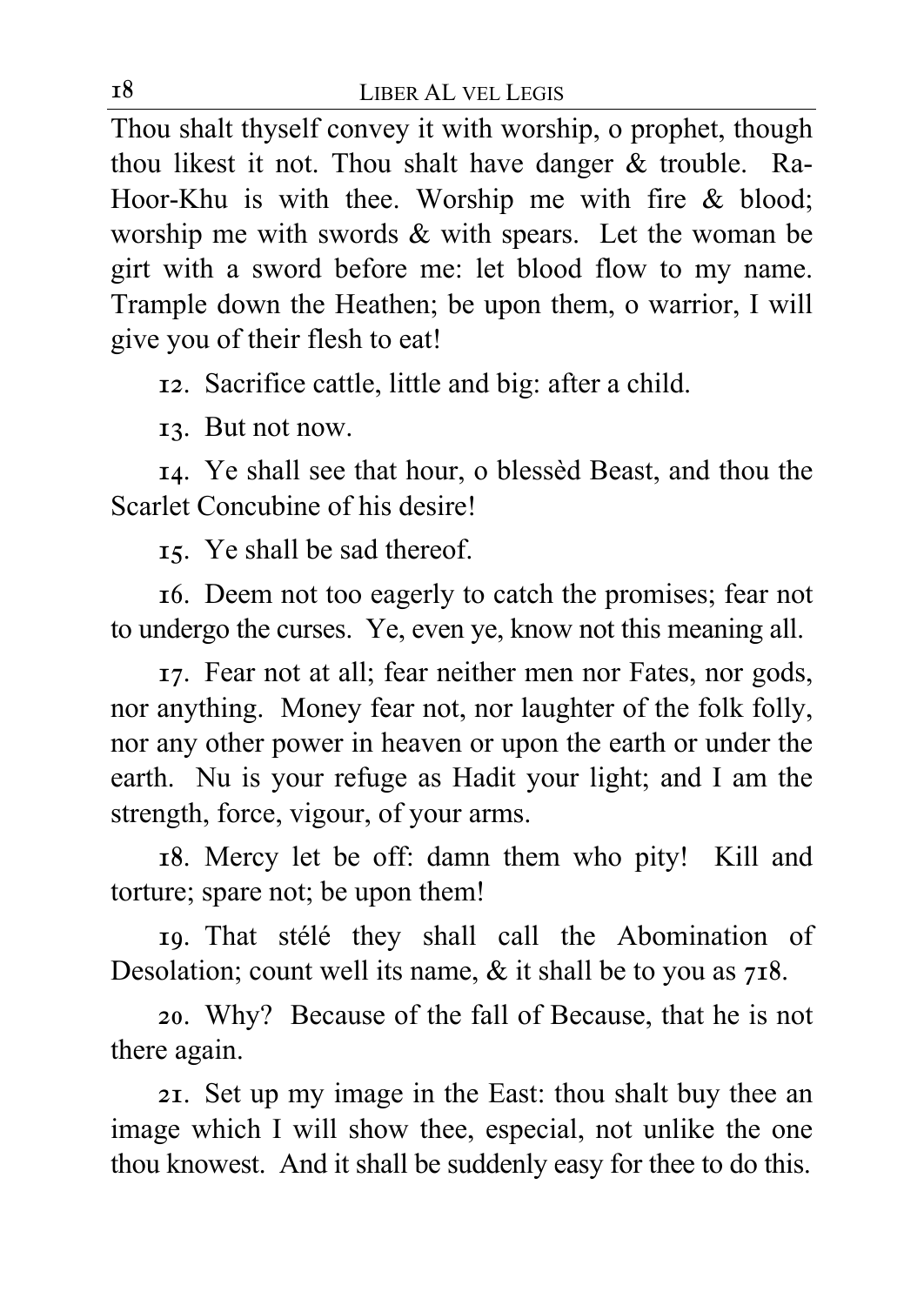22. The other images group around me to support me: let all be worshipped, for they shall cluster to exalt me. I am the visible object of worship; the others are secret; for the Beast & his Bride are they: and for the winners of the Ordeal x. What is this? Thou shalt know

23. For perfume mix meal & honey & thick leavings of red wine: then oil of Abramelin and olive oil, and afterward soften & smooth down with rich fresh blood.

24. The best blood is of the moon, monthly: then the fresh blood of a child, or dropping from the host of heaven: then of enemies; then of the priest or of the worshippers: last of some beast, no matter what.

25. This burn: of this make cakes & eat unto me. This hath also another use; let it be laid before me, and kept thick with perfumes of your orison: it shall become full of beetles as it were and creeping things sacred unto me.

26. These slay, naming your enemies; & they shall fall before you.

27. Also these shall breed lust & power of lust in you at the eating thereof.

28. Also ye shall be strong in war.

29. Moreover, be they long kept, it is better; for they swell with my force. All before me.

30. My altar is of open brass work: burn thereon in silver or gold!

31. There cometh a rich man from the West who shall pour his gold upon thee.

32. From gold forge steel!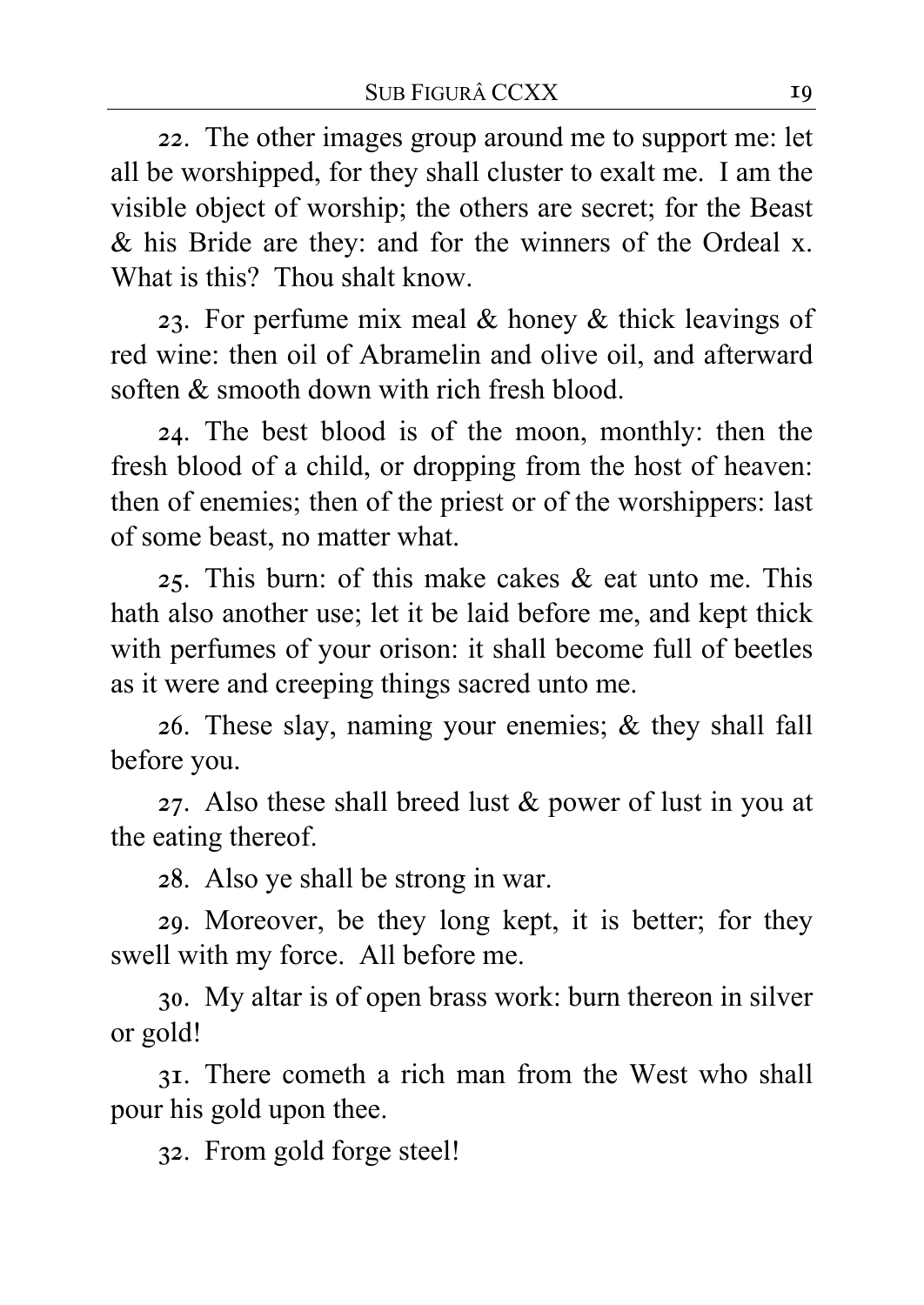33. Be ready to fly or to smite!

34. But your holy place shall be untouched throughout the centuries: though with fire and sword it be burnt down & shattered, yet an invisible house there standeth, and shall stand until the fall of the Great Equinox; when Hrumachis shall arise and the double-wanded one assume my throne and place. Another prophet shall arise, and bring fresh fever from the skies; another woman shall awake the lust  $\&$ worship of the Snake; another soul of God and beast shall mingle in the globed priest; another sacrifice shall stain the tomb; another king shall reign; and blessing no longer be poured To the Hawk-headed mystical Lord!

35. The half of the word of Heru-ra-ha, called Hoor-pakraat and Ra-Hoor-Khut.

36. Then said the prophet unto the God:

 $37.$  I adore thee in the song—

I am the Lord of Thebes, and I

The inspired forth-speaker of Mentu; For me unveils the veiled sky,

The self-slain Ankh-af-na-khonsu Whose words are truth. I invoke, I greet Thy presence, O Ra-Hoor-Khuit!

Unity uttermost showed!

 I adore the might of Thy breath, Supreme and terrible God,

 Who makest the gods and death To tremble before Thee  $:=$ I, I adore thee!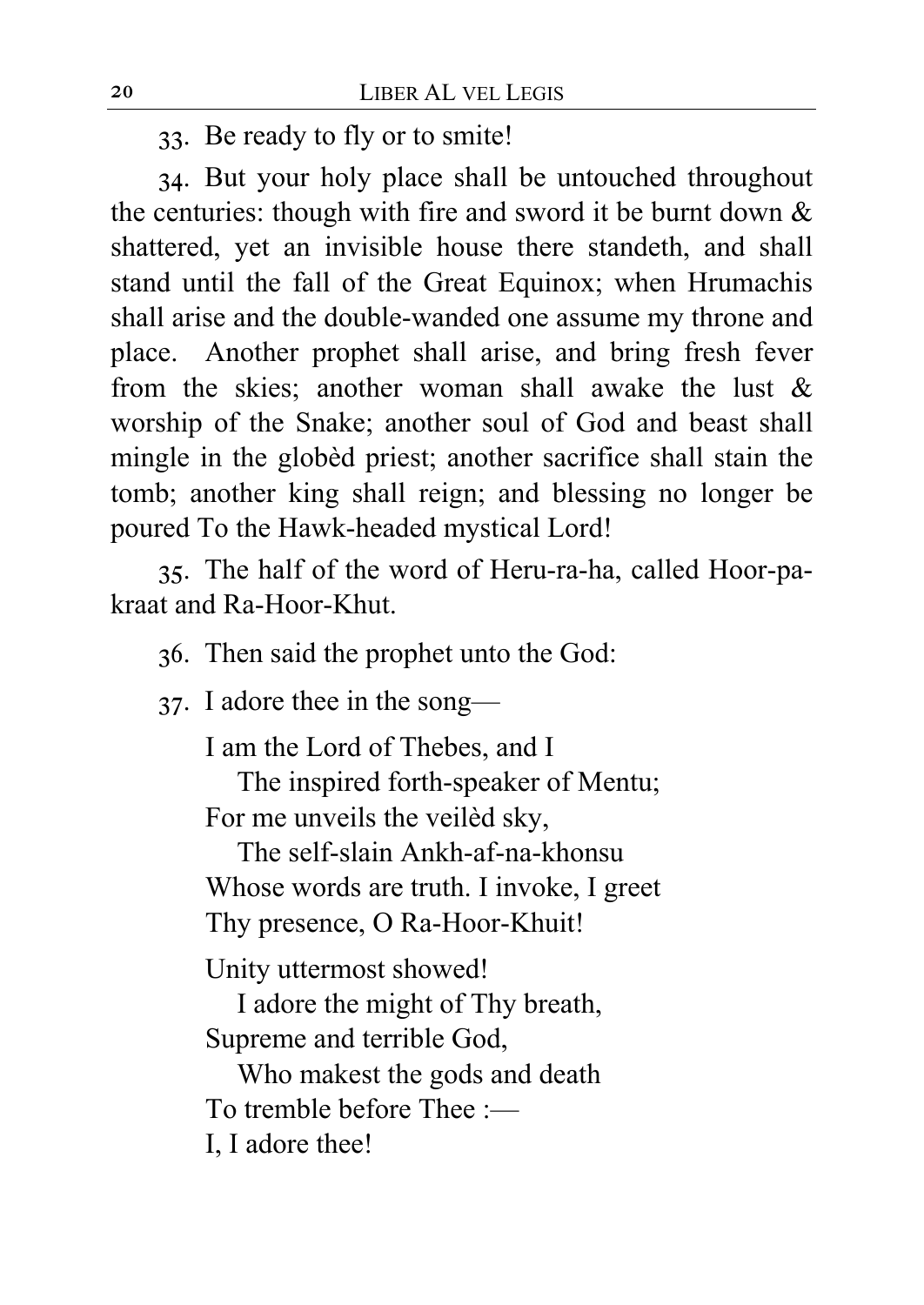Appear on the throne of Ra! Open the ways of the Khu! Lighten the ways of the Ka! The ways of the Khabs run through To stir me or still me! Aum! let it fill me!

38. So that thy light is in me; & its red flame is as a sword in my hand to push thy order. There is a secret door that I shall make to establish thy way in all the quarters, (these are the adorations, as thou hast written), as it is said:

The light is mine; its rays consume

Me: I have made a secret door

Into the House of Ra and Tum,

Of Kephra and of Ahathoor.

I am thy Theban, O Mentu,

The prophet Ankh-af-na-khonsu!

By Bes-na-Maut my breast I beat;

By wise Ta-Nech I weave my spell. Show thy star-splendour, O Nuit!

Bid me within thine House to dwell,

O winged snake of light, Hadit! Abide with me, Ra-Hoor-Khuit!

39. All this and a book to say how thou didst come hither and a reproduction of this ink and paper for ever—for in it is the word secret  $\&$  not only in the English—and thy comment upon this the Book of the Law shall be printed beautifully in red ink and black upon beautiful paper made by hand; and to each man and woman that thou meetest, were it but to dine or to drink at them, it is the Law to give.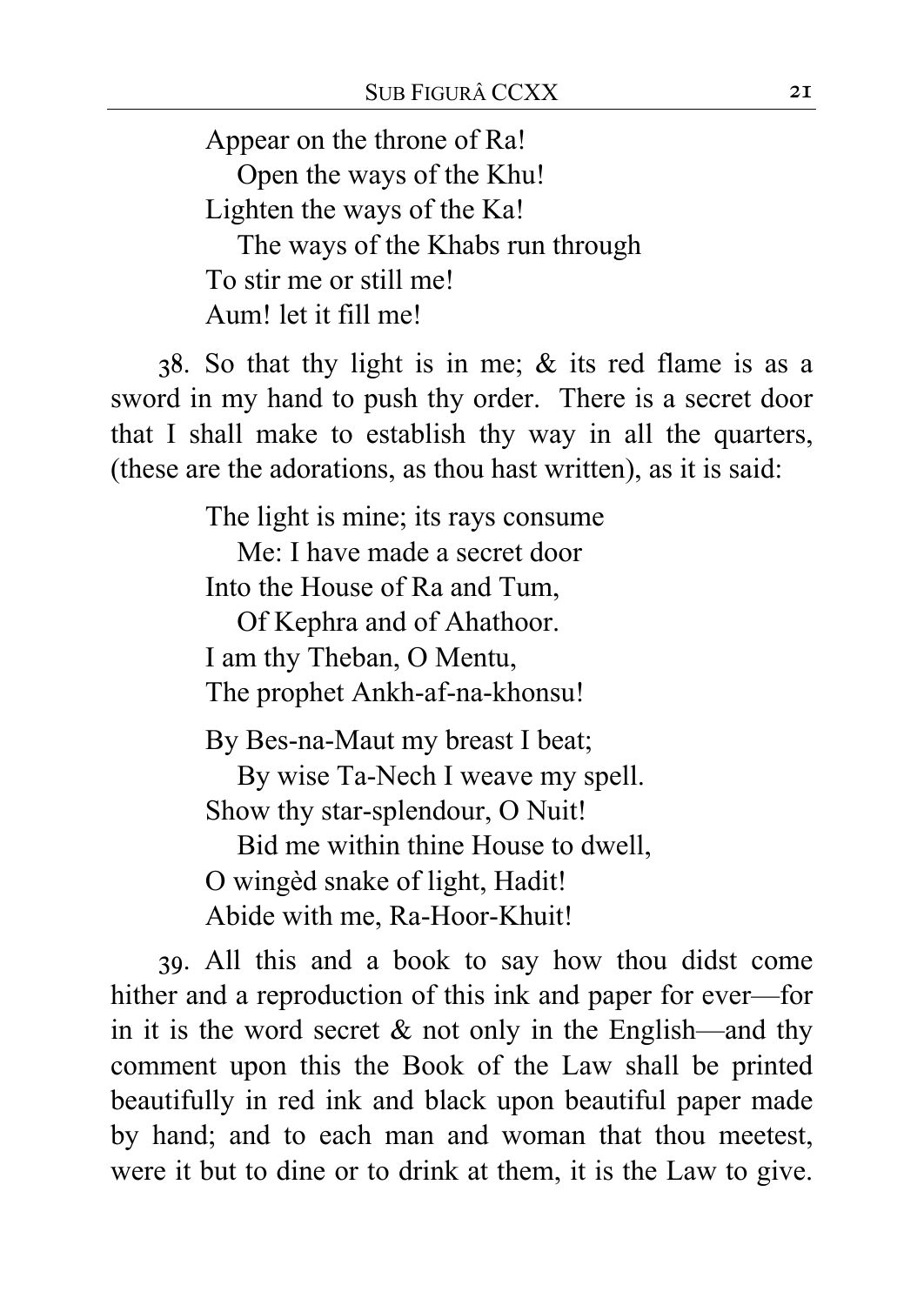Then they shall chance to abide in this bliss or no; it is no odds. Do this quickly!

40. But the work of the comment? That is easy; and Hadit burning in thy heart shall make swift and secure thy pen.

41. Establish at thy Kaaba a clerk-house: all must be done well and with business way.

42. The ordeals thou shalt oversee thyself, save only the blind ones. Refuse none, but thou shalt know & destroy the traitors. I am Ra-Hoor-Khuit; and I am powerful to protect my servant. Success is thy proof: argue not; convert not; talk not overmuch! Them that seek to entrap thee, to overthrow thee, them attack without pity or quarter; & destroy them utterly. Swift as a trodden serpent turn and strike! Be thou yet deadlier than he! Drag down their souls to awful torment: laugh at their fear: spit upon them!

43. Let the Scarlet Woman beware! If pity and compassion and tenderness visit her heart; if she leave my work to toy with old sweetnesses; then shall my vengeance be known. I will slay me her child: I will alienate her heart: I will cast her out from men: as a shrinking and despised harlot shall she crawl through dusk wet streets, and die cold and an-hungered.

44. But let her raise herself in pride! Let her follow me in my way! Let her work the work of wickedness! Let her kill her heart! Let her be loud and adulterous! Let her be covered with jewels, and rich garments, and let her be shameless before all men!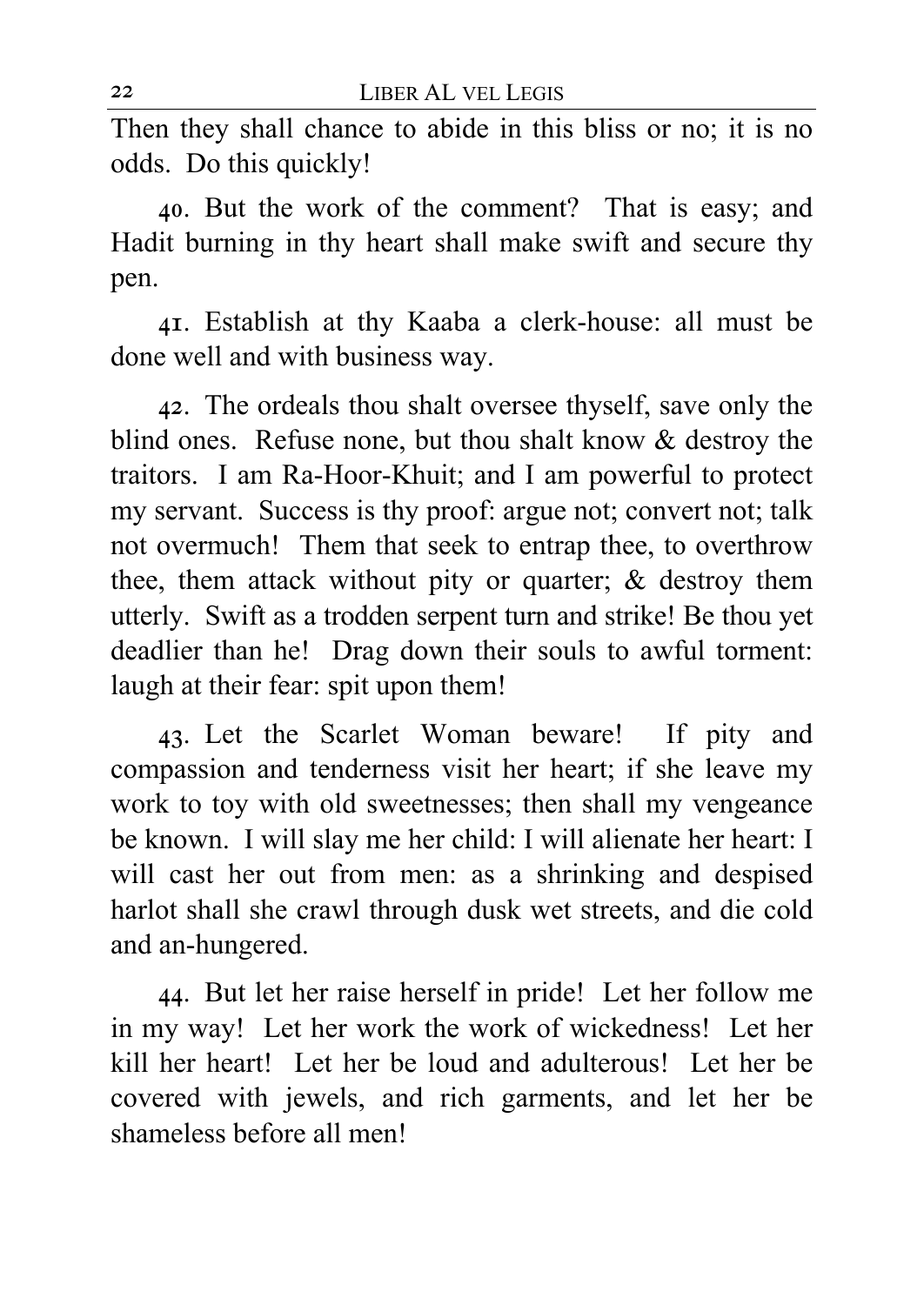45. Then will I lift her to pinnacles of power: then will I breed from her a child mightier than all the kings of the earth. I will fill her with joy: with my force shall she see  $\&$ strike at the worship of Nu: she shall achieve Hadit.

46. I am the warrior Lord of the Forties: the Eighties cower before me, & are abased. I will bring you to victory & joy: I will be at your arms in battle & ye shall delight to slay. Success is your proof; courage is your armour; go on, go on, in my strength; & ye shall turn not back for any!

47. This book shall be translated into all tongues: but always with the original in the writing of the Beast; for in the chance shape of the letters and their position to one another: in these are mysteries that no Beast shall divine. Let him not seek to try: but one cometh after him, whence I say not, who shall discover the Key of it all. Then this line drawn is a key: then this circle squared in its failure is a key also. And Abrahadabra. It shall be his child  $&$  that strangely. Let him not seek after this; for thereby alone can he fall from it.

48. Now this mystery of the letters is done, and I want to go on to the holier place.

49. I am in a secret fourfold word, the blasphemy against all gods of men.

50. Curse them! Curse them! Curse them!

51. With my Hawk's head I peck at the eyes of Jesus as he hangs upon the cross.

52. I flap my wings in the face of Mohammed & blind him.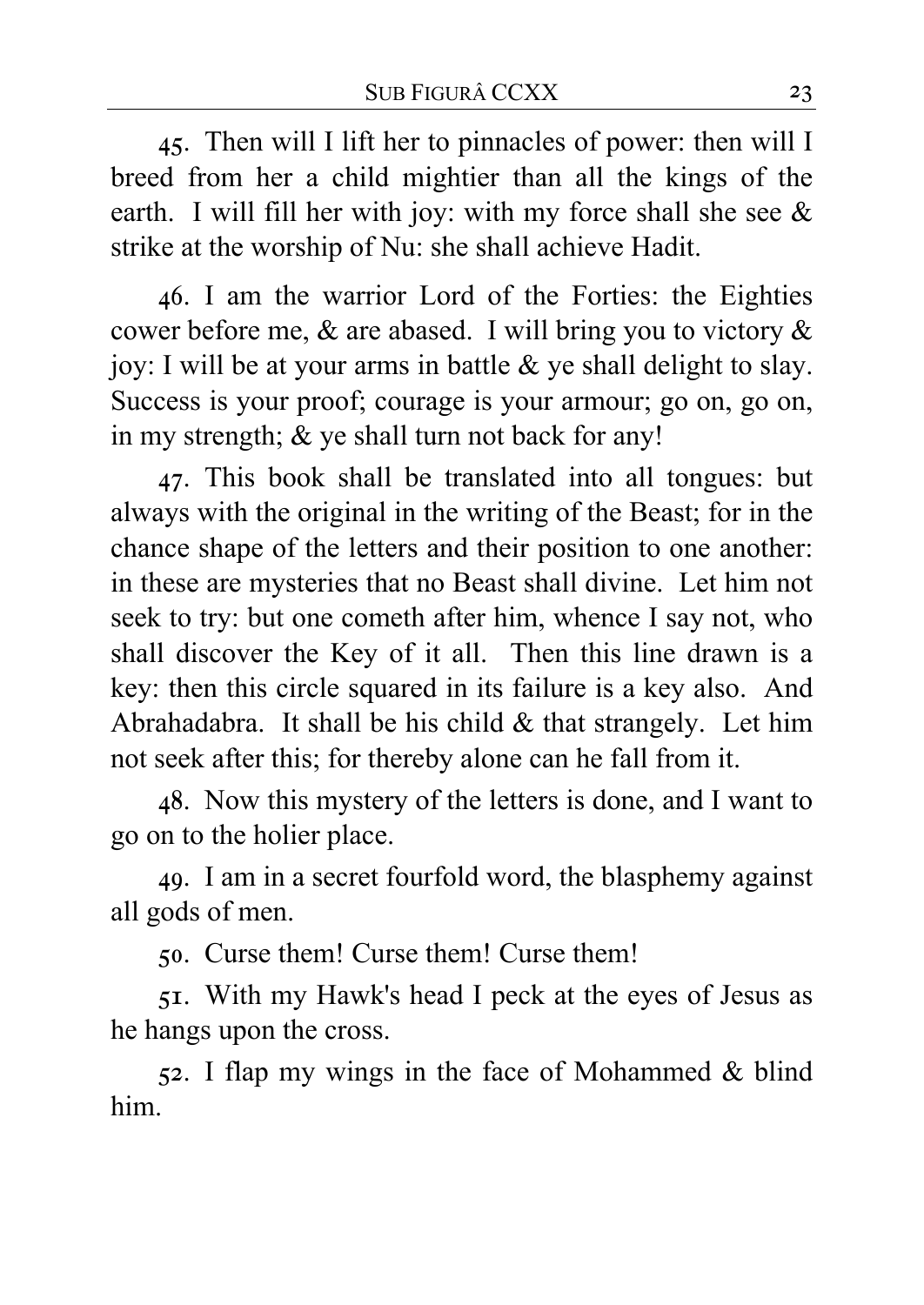. With my claws I tear out the flesh of the Indian and the Buddhist, Mongol and Din.

. Bahlasti! Ompehda! I spit on your crapulous creeds.

. Let Mary inviolate be torn upon wheels: for her sake let all chaste women be utterly despised among you!

56. Also for beauty's sake and love's!

. Despise also all cowards; professional soldiers who dare not fight, but play; all fools despise!

. But the keen and the proud, the royal and the lofty; ye are brothers!

. As brothers fight ye!

. There is no law beyond Do what thou wilt.

. There is an end of the word of the God enthroned in Ra's seat, lightening the girders of the soul.

. To Me do ye reverence! to me come ye through tribulation of ordeal, which is bliss.

. The fool readeth this Book of the Law, and its comment; & he understandeth it not.

. Let him come through the first ordeal, & it will be to him as silver.

. Through the second, gold.

. Through the third, stones of precious water.

. Through the fourth, ultimate sparks of the intimate fire.

. Yet to all it shall seem beautiful. Its enemies who say not so, are mere liars.

. There is success.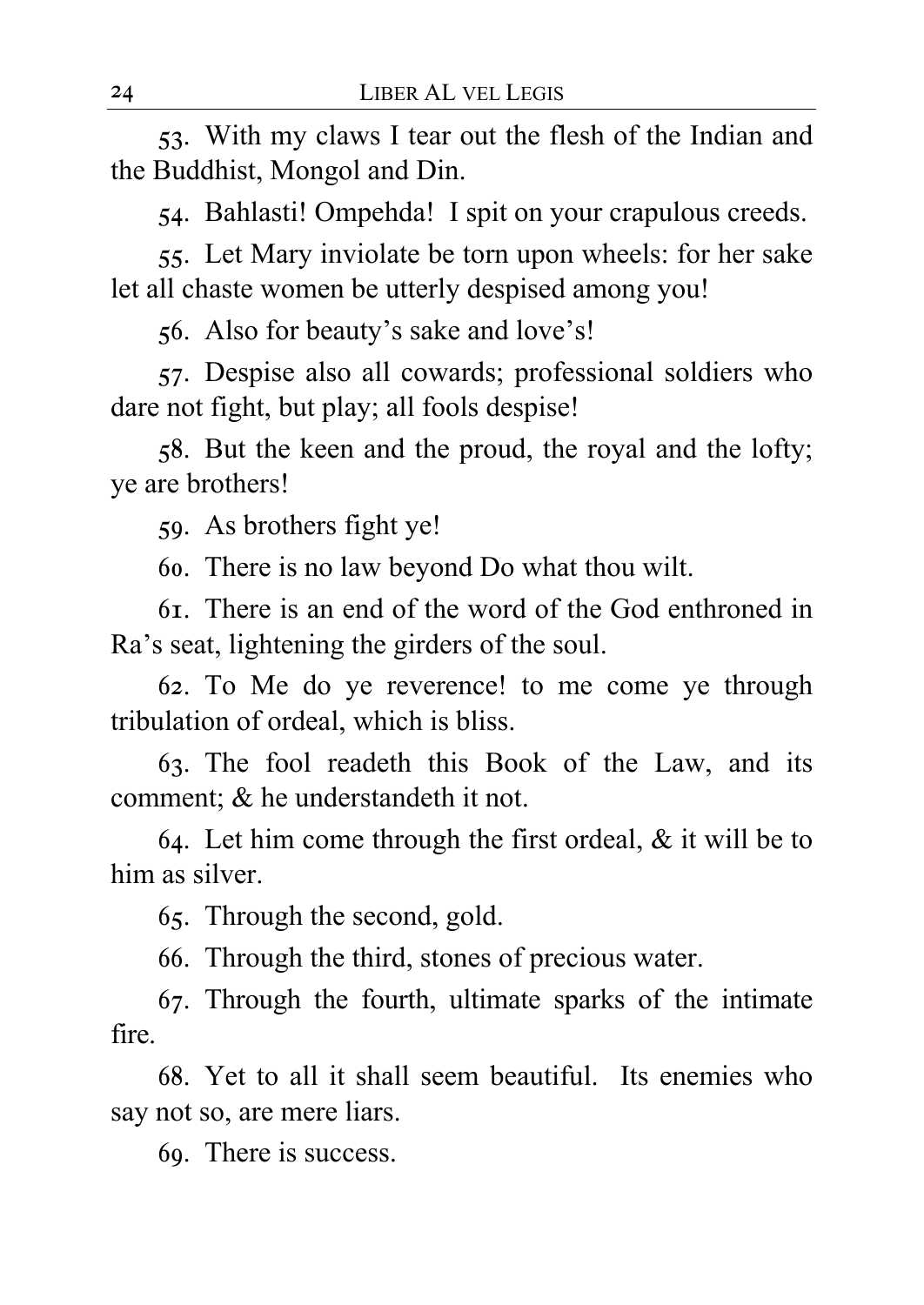70. I am the Hawk-Headed Lord of Silence & of Strength; my nemyss shrouds the night-blue sky.

71. Hail! ye twin warriors about the pillars of the world! for your time is nigh at hand.

72. I am the Lord of the Double Wand of Power; the wand of the Force of Coph Nia—but my left hand is empty, for I have crushed an Universe; & nought remains.

73. Paste the sheets from right to left and from top to bottom: then behold!

74. There is a splendour in my name hidden and glorious, as the sun of midnight is ever the son.

75. The ending of the words is the Word Abrahadabra. The Book of the Law is Written and Concealed. Aum. Ha.